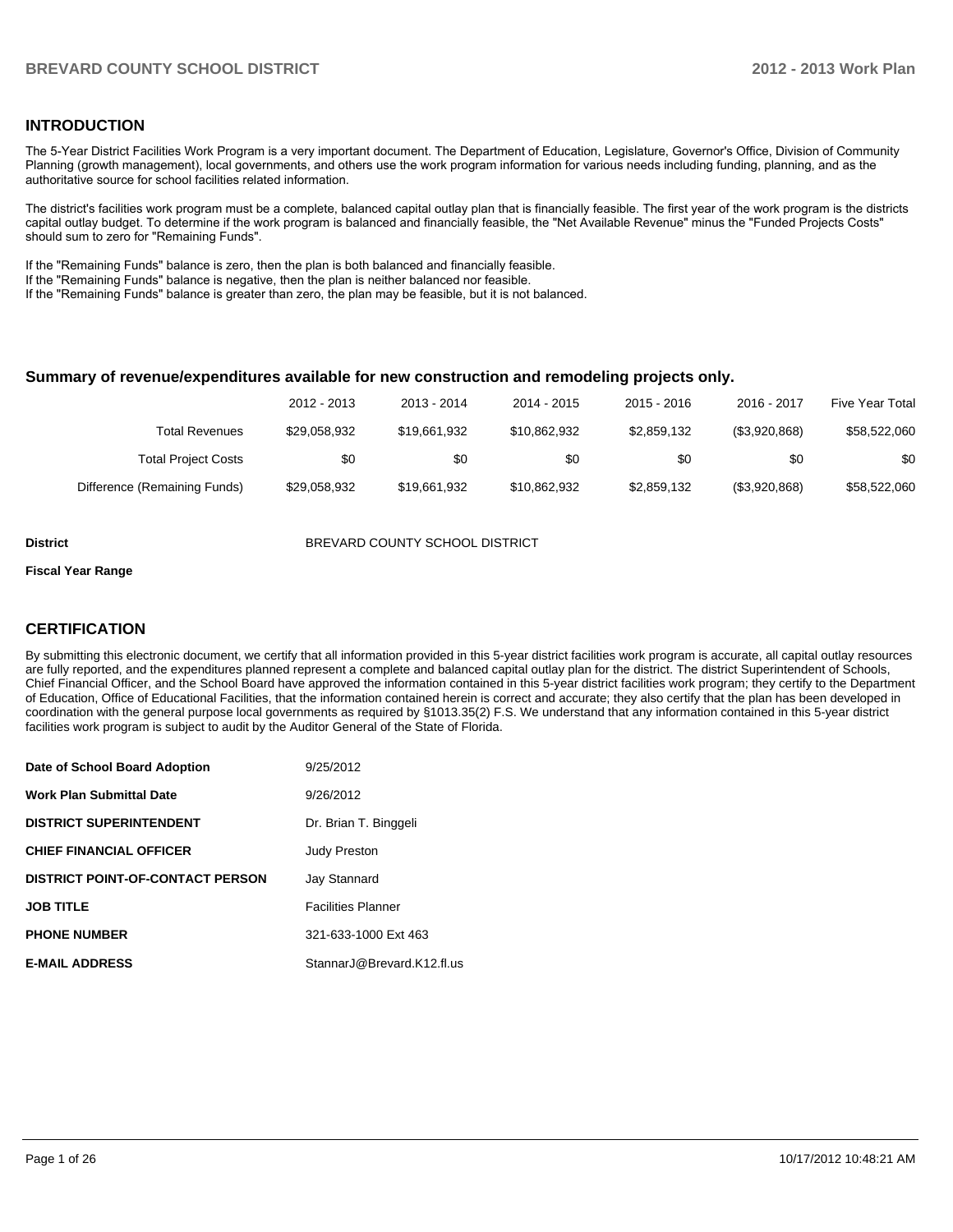# **Expenditures**

## **Expenditure for Maintenance, Repair and Renovation from 1.50-Mills and PECO**

Annually, prior to the adoption of the district school budget, each school board must prepare a tentative district facilities work program that includes a schedule of major repair and renovation projects necessary to maintain the educational and ancillary facilities of the district.

| Item                                                                       | 2012 - 2013<br><b>Actual Budget</b> | 2013 - 2014<br>Projected | 2014 - 2015<br>Projected | 2015 - 2016<br>Projected | 2016 - 2017<br>Projected | <b>Total</b> |
|----------------------------------------------------------------------------|-------------------------------------|--------------------------|--------------------------|--------------------------|--------------------------|--------------|
| <b>HVAC</b>                                                                | \$0                                 | \$0                      | \$0                      | \$0                      | \$0                      | \$0          |
| Locations: No Locations for this expenditure.                              |                                     |                          |                          |                          |                          |              |
| Flooring                                                                   | \$0                                 | \$0                      | \$0                      | \$0                      | \$0                      | \$0          |
| Locations: No Locations for this expenditure.                              |                                     |                          |                          |                          |                          |              |
| Roofing                                                                    | \$0                                 | \$0                      | \$0                      | \$0                      | \$0                      | \$0          |
| Locations: No Locations for this expenditure.                              |                                     |                          |                          |                          |                          |              |
| Safety to Life                                                             | \$150,000                           | \$150,000                | \$150,000                | \$150,000                | \$150,000                | \$750,000    |
| Locations: APOLLO ELEMENTARY, ENDEAVOUR ELEMENTARY MAGNET, TITUSVILLE HIGH |                                     |                          |                          |                          |                          |              |
| Fencing                                                                    | \$0                                 | \$0                      | \$0                      | \$0                      | \$0                      | \$0          |
| Locations: No Locations for this expenditure.                              |                                     |                          |                          |                          |                          |              |
| Parking                                                                    | \$0                                 | \$0                      | \$0                      | \$0                      | \$0                      | \$0          |
| Locations: No Locations for this expenditure.                              |                                     |                          |                          |                          |                          |              |
| Electrical                                                                 | \$0                                 | \$0                      | \$0                      | \$0                      | \$0                      | \$0          |
| Locations: No Locations for this expenditure.                              |                                     |                          |                          |                          |                          |              |
| Fire Alarm                                                                 | \$0                                 | \$0                      | \$0                      | \$0                      | \$0                      | \$0          |
| Locations: No Locations for this expenditure.                              |                                     |                          |                          |                          |                          |              |
| Telephone/Intercom System                                                  | \$0                                 | \$0                      | \$0                      | \$0                      | \$0                      | \$0          |
| Locations: No Locations for this expenditure.                              |                                     |                          |                          |                          |                          |              |
| <b>Closed Circuit Television</b>                                           | \$0                                 | \$0                      | \$0                      | \$0                      | \$0                      | \$0          |
| Locations: No Locations for this expenditure.                              |                                     |                          |                          |                          |                          |              |
| Paint                                                                      | \$0                                 | \$0                      | \$0                      | \$0                      | \$0                      | \$0          |
| Locations: No Locations for this expenditure.                              |                                     |                          |                          |                          |                          |              |
| Maintenance/Repair                                                         | \$1,250,000                         | \$1,250,000              | \$1,250,000              | \$1,250,000              | \$1,250,000              | \$6,250,000  |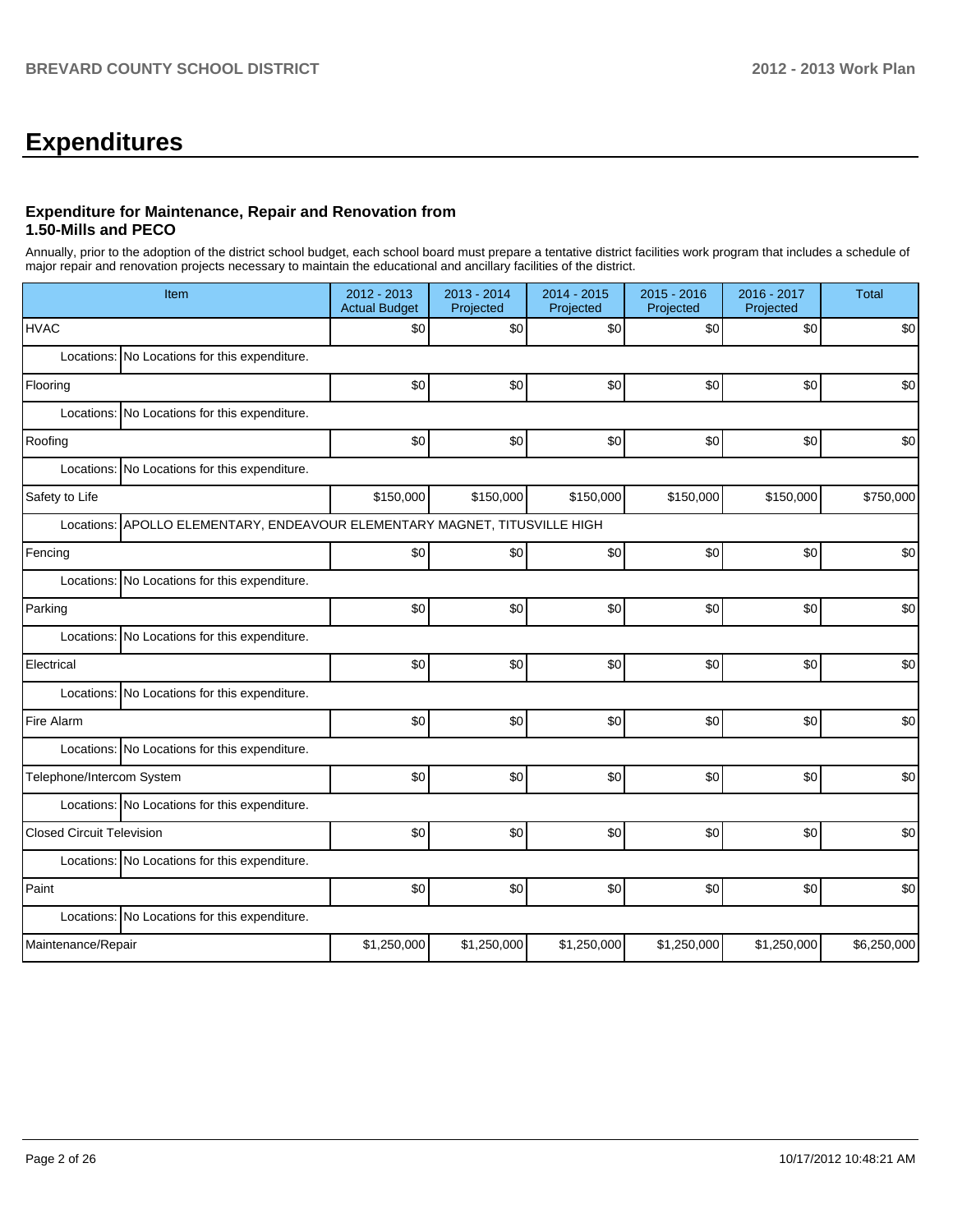| Locations: 520 COMPOUND, ANDREW JACKSON MIDDLE, APOLLO ELEMENTARY, AREA II SUPT OFFICE, ASTRONAUT SENIOR HIGH, ATLANTIS |             |             |             |             |             |             |
|-------------------------------------------------------------------------------------------------------------------------|-------------|-------------|-------------|-------------|-------------|-------------|
| ELEMENTARY, AUDUBON ELEMENTARY, BAYSIDE SENIOR HIGH, CAMBRIDGE ELEMENTARY, CAPE VIEW ELEMENTARY, CENTRAL                |             |             |             |             |             |             |
| MIDDLE, CHALLENGER 7 ELEMENTARY, CHRISTA MCAULIFFE ELEMENTARY, CLEARLAKE MIDDLE, COCOA BEACH JR/SR HIGH,                |             |             |             |             |             |             |
| COCOA SENIOR HIGH, COLUMBIA ELEMENTARY, COQUINA ELEMENTARY, CROTON ELEMENTARY, CULYER SCHOOL, DELAURA                   |             |             |             |             |             |             |
| MIDDLE, DISCOVERY ELEMENTARY, DR W J CREEL ELEMENTARY, EAU GALLIE SENIOR HIGH, EDGEWOOD JR/ SR HIGH,                    |             |             |             |             |             |             |
| EDUCATIONAL SERVICES FACILITY, ENDEAVOUR ELEMENTARY MAGNET, ENTERPRISE ELEMENTARY, FAIRGLEN ELEMENTARY,                 |             |             |             |             |             |             |
| FREEDOM 7 ELEMENTARY SCHOOL OF INTERNATIONAL STUDIES, GARDENDALE ELEMENTARY MAGNET, GEMINI ELEMENTARY,                  |             |             |             |             |             |             |
|                                                                                                                         |             |             |             |             |             |             |
| GIBSON PARK, GOLFVIEW ELEMENTARY MAGNET, HANS CHRISTIAN ANDERSEN ELEMENTARY, HARBOR CITY ELEMENTARY,                    |             |             |             |             |             |             |
| HERBERT C HOOVER MIDDLE, HERITAGE HIGH, IMPERIAL ESTATES ELEMENTARY, INDIALANTIC ELEMENTARY, JAMES MADISON              |             |             |             |             |             |             |
| MIDDLE, JOHN F KENNEDY MIDDLE, JOHN F TURNER SR ELEMENTARY, JUPITER ELEMENTARY, LEWIS CARROLL ELEMENTARY,               |             |             |             |             |             |             |
| LOCKMAR ELEMENTARY, LONGLEAF ELEMENTARY, LYNDON B JOHNSON MIDDLE, MANATEE BUS COMPOUND, MANATEE                         |             |             |             |             |             |             |
| ELEMENTARY, MCLARTY STADIUM, MEADOWLANE INTERMEDIATE ELEMENTARY, MEADOWLANE PRIMARY ELEMENTARY,                         |             |             |             |             |             |             |
| MELBOURNE BUS COMPOUND, MELBOURNE SENIOR HIGH, MERRITT ISLAND SENIOR HIGH, MID-SOUTH AREA SUPPORT                       |             |             |             |             |             |             |
| SERVICES, MILA ELEMENTARY, MIMS ELEMENTARY, NORTH AREA TRANSPORTATION SERVICES, OAK PARK ELEMENTARY,                    |             |             |             |             |             |             |
| OCEAN BREEZE ELEMENTARY, OLD CREEL BUS COMPOUND, PALM BAY ELEMENTARY, PALM BAY SENIOR HIGH, PINEWOOD                    |             |             |             |             |             |             |
| ELEMENTARY, PLANT OPERATIONS AND MAINT, PORT MALABAR ELEMENTARY, QUEST ELEMENTARY, RALPH M WILLIAMS JR                  |             |             |             |             |             |             |
| ELEMENTARY, RIVERVIEW ELEMENTARY MAGNET, RIVIERA ELEMENTARY, ROBERT LOUIS STEVENSON ELEMENTARY SCHOOL                   |             |             |             |             |             |             |
| OF THE ARTS, ROCKLEDGE SENIOR HIGH, RONALD MCNAIR MIDDLE MAGNET, ROY ALLEN ELEMENTARY, SABAL ELEMENTARY,                |             |             |             |             |             |             |
| SATELLITE BUS COMPOUND, SATELLITE SENIOR HIGH, SATURN ELEMENTARY, SEA PARK ELEMENTARY, SHERWOOD                         |             |             |             |             |             |             |
| ELEMENTARY, SOUTH LAKE ELEMENTARY, SOUTH PINE GROVE SCHOOL, SOUTHWEST MIDDLE, SPACE COAST JR/ SR HIGH,                  |             |             |             |             |             |             |
| SPESSARD L HOLLAND ELEMENTARY, STONE MIDDLE, SUNRISE ELEMENTARY, SUNTREE ELEMENTARY, SURFSIDE                           |             |             |             |             |             |             |
| ELEMENTARY, THEODORE ROOSEVELT ELEMENTARY, THOMAS JEFFERSON MIDDLE, TITUSVILLE HIGH, TROPICAL ELEMENTARY,               |             |             |             |             |             |             |
| UNIVERSITY PARK ELEMENTARY MAGNET, VIERA HIGH SCHOOL, WEST MELBOURNE ELEMENTARY SCHOOL FOR SCIENCE, WEST                |             |             |             |             |             |             |
| MELBOURNE MAINT COMPOUND, WEST SHORE JR/SR HIGH, WESTSIDE BUS COMPOUND, WESTSIDE ELEMENTARY, WHISPERING                 |             |             |             |             |             |             |
| HILLS ADULT/COMMUNITY EDUCATION CENTER                                                                                  |             |             |             |             |             |             |
| Sub Total: I                                                                                                            | \$1,400,000 | \$1,400,000 | \$1,400,000 | \$1,400,000 | \$1,400,000 | \$7,000,000 |

| IPECO Maintenance Expenditures | \$0         | ሱስ<br>JU.   | ΦΩ<br>w     | \$0 <sub>1</sub> | \$0         | \$0          |
|--------------------------------|-------------|-------------|-------------|------------------|-------------|--------------|
| l.50 Mill Sub Total: İ         | \$7,313,000 | \$6,210,000 | \$6,210,000 | \$6,210,000      | \$6,210,000 | \$32,153,000 |

| Other Items                                                                                                                                                                                                                                                                                                                                                                                                                                                                                                                                                                                                                                                                                                                                                                                                                                                                                                                                                                                                                                                                                                                                                                                                                                                                                                                                                                                                                                                                                                                                                                                                                                                                                                                                                                                                                                                                                                                                                                                                                                                                                                                                                                                                                                                                                                                                                                                                                                                                                                                                                                                                                                                                                 | $2012 - 2013$<br><b>Actual Budget</b> | 2013 - 2014<br>Projected | $2014 - 2015$<br>Projected | $2015 - 2016$<br>Projected | $2016 - 2017$<br>Projected | <b>Total</b> |
|---------------------------------------------------------------------------------------------------------------------------------------------------------------------------------------------------------------------------------------------------------------------------------------------------------------------------------------------------------------------------------------------------------------------------------------------------------------------------------------------------------------------------------------------------------------------------------------------------------------------------------------------------------------------------------------------------------------------------------------------------------------------------------------------------------------------------------------------------------------------------------------------------------------------------------------------------------------------------------------------------------------------------------------------------------------------------------------------------------------------------------------------------------------------------------------------------------------------------------------------------------------------------------------------------------------------------------------------------------------------------------------------------------------------------------------------------------------------------------------------------------------------------------------------------------------------------------------------------------------------------------------------------------------------------------------------------------------------------------------------------------------------------------------------------------------------------------------------------------------------------------------------------------------------------------------------------------------------------------------------------------------------------------------------------------------------------------------------------------------------------------------------------------------------------------------------------------------------------------------------------------------------------------------------------------------------------------------------------------------------------------------------------------------------------------------------------------------------------------------------------------------------------------------------------------------------------------------------------------------------------------------------------------------------------------------------|---------------------------------------|--------------------------|----------------------------|----------------------------|----------------------------|--------------|
| IEd. Tech. Refresh                                                                                                                                                                                                                                                                                                                                                                                                                                                                                                                                                                                                                                                                                                                                                                                                                                                                                                                                                                                                                                                                                                                                                                                                                                                                                                                                                                                                                                                                                                                                                                                                                                                                                                                                                                                                                                                                                                                                                                                                                                                                                                                                                                                                                                                                                                                                                                                                                                                                                                                                                                                                                                                                          | \$2,003,000                           | \$1,000,000              | \$1,000,000                | \$1,000,000                | \$1,000,000                | \$6,003,000  |
| Locations 520 COMPOUND, ANDREW JACKSON MIDDLE, APOLLO ELEMENTARY, AREA II SUPT OFFICE, ASTRONAUT SENIOR HIGH,<br>ATLANTIS ELEMENTARY, AUDUBON ELEMENTARY, BAYSIDE SENIOR HIGH, CAMBRIDGE ELEMENTARY, CAPE VIEW<br>ELEMENTARY, CENTRAL MIDDLE, CHALLENGER 7 ELEMENTARY, CHRISTA MCAULIFFE ELEMENTARY, CLEARLAKE MIDDLE,<br>COCOA BEACH JR/SR HIGH, COCOA SENIOR HIGH, COLUMBIA ELEMENTARY, COQUINA ELEMENTARY, CROTON ELEMENTARY,<br>CULYER SCHOOL, DELAURA MIDDLE, DISCOVERY ELEMENTARY, DR W J CREEL ELEMENTARY, EAU GALLIE SENIOR HIGH,<br>EDGEWOOD JR/ SR HIGH. EDUCATIONAL SERVICES FACILITY. ENDEAVOUR ELEMENTARY MAGNET. ENTERPRISE<br>ELEMENTARY, FAIRGLEN ELEMENTARY, FREEDOM 7 ELEMENTARY SCHOOL OF INTERNATIONAL STUDIES, GARDENDALE<br>ELEMENTARY MAGNET. GEMINI ELEMENTARY. GIBSON PARK. GOLFVIEW ELEMENTARY MAGNET. HANS CHRISTIAN ANDERSEN I<br>ELEMENTARY, HARBOR CITY ELEMENTARY, HERBERT C HOOVER MIDDLE, HERITAGE HIGH, IMPERIAL ESTATES ELEMENTARY,<br>INDIALANTIC ELEMENTARY. JAMES MADISON MIDDLE. JOHN F KENNEDY MIDDLE. JOHN F TURNER SR ELEMENTARY. JUPITER<br>ELEMENTARY, LEWIS CARROLL ELEMENTARY, LOCKMAR ELEMENTARY, LONGLEAF ELEMENTARY, LYNDON B JOHNSON<br>MIDDLE. MANATEE BUS COMPOUND. MANATEE ELEMENTARY. MCLARTY STADIUM. MEADOWLANE INTERMEDIATE<br>ELEMENTARY, MEADOWLANE PRIMARY ELEMENTARY, MELBOURNE BUS COMPOUND, MELBOURNE SENIOR HIGH, MERRITT<br>ISLAND SENIOR HIGH, MID-SOUTH AREA SUPPORT SERVICES, MILA ELEMENTARY, MIMS ELEMENTARY, NORTH AREA<br>TRANSPORTATION SERVICES, OAK PARK ELEMENTARY, OCEAN BREEZE ELEMENTARY, OLD CREEL BUS COMPOUND, PALM<br>BAY ELEMENTARY, PALM BAY SENIOR HIGH, PINEWOOD ELEMENTARY, PLANT OPERATIONS AND MAINT, PORT MALABAR<br>ELEMENTARY, QUEST ELEMENTARY, RALPH M WILLIAMS JR ELEMENTARY, RIVERVIEW ELEMENTARY MAGNET, RIVIERA<br>ELEMENTARY. ROBERT LOUIS STEVENSON ELEMENTARY SCHOOL OF THE ARTS. ROCKLEDGE SENIOR HIGH. RONALD MCNAIR I<br>MIDDLE MAGNET, ROY ALLEN ELEMENTARY, SABAL ELEMENTARY, SATELLITE BUS COMPOUND, SATELLITE SENIOR HIGH,<br>SATURN ELEMENTARY. SEA PARK ELEMENTARY. SHERWOOD ELEMENTARY. SOUTH LAKE ELEMENTARY. SOUTH PINE GROVE<br>SCHOOL, SOUTHWEST MIDDLE, SPACE COAST JR/ SR HIGH, SPESSARD L HOLLAND ELEMENTARY, STONE MIDDLE, SUNRISE<br>ELEMENTARY, SUNTREE ELEMENTARY, SURFSIDE ELEMENTARY, THEODORE ROOSEVELT ELEMENTARY, THOMAS<br>JEFFERSON MIDDLE, TITUSVILLE HIGH, TROPICAL ELEMENTARY, UNIVERSITY PARK ELEMENTARY MAGNET, VIERA HIGH<br>SCHOOL, WEST MELBOURNE ELEMENTARY SCHOOL FOR SCIENCE, WEST MELBOURNE MAINT COMPOUND, WEST SHORE<br>JR/SR HIGH, WESTSIDE BUS COMPOUND, WESTSIDE ELEMENTARY, WHISPERING HILLS ADULT/COMMUNITY EDUCATION<br><b>CENTER</b> |                                       |                          |                            |                            |                            |              |
| IEd. Tech. Sunrise Std.                                                                                                                                                                                                                                                                                                                                                                                                                                                                                                                                                                                                                                                                                                                                                                                                                                                                                                                                                                                                                                                                                                                                                                                                                                                                                                                                                                                                                                                                                                                                                                                                                                                                                                                                                                                                                                                                                                                                                                                                                                                                                                                                                                                                                                                                                                                                                                                                                                                                                                                                                                                                                                                                     | \$1,000,000                           | \$1,000,000              | \$1,000,000                | \$1,000,000                | \$1,000,000                | \$5,000,000  |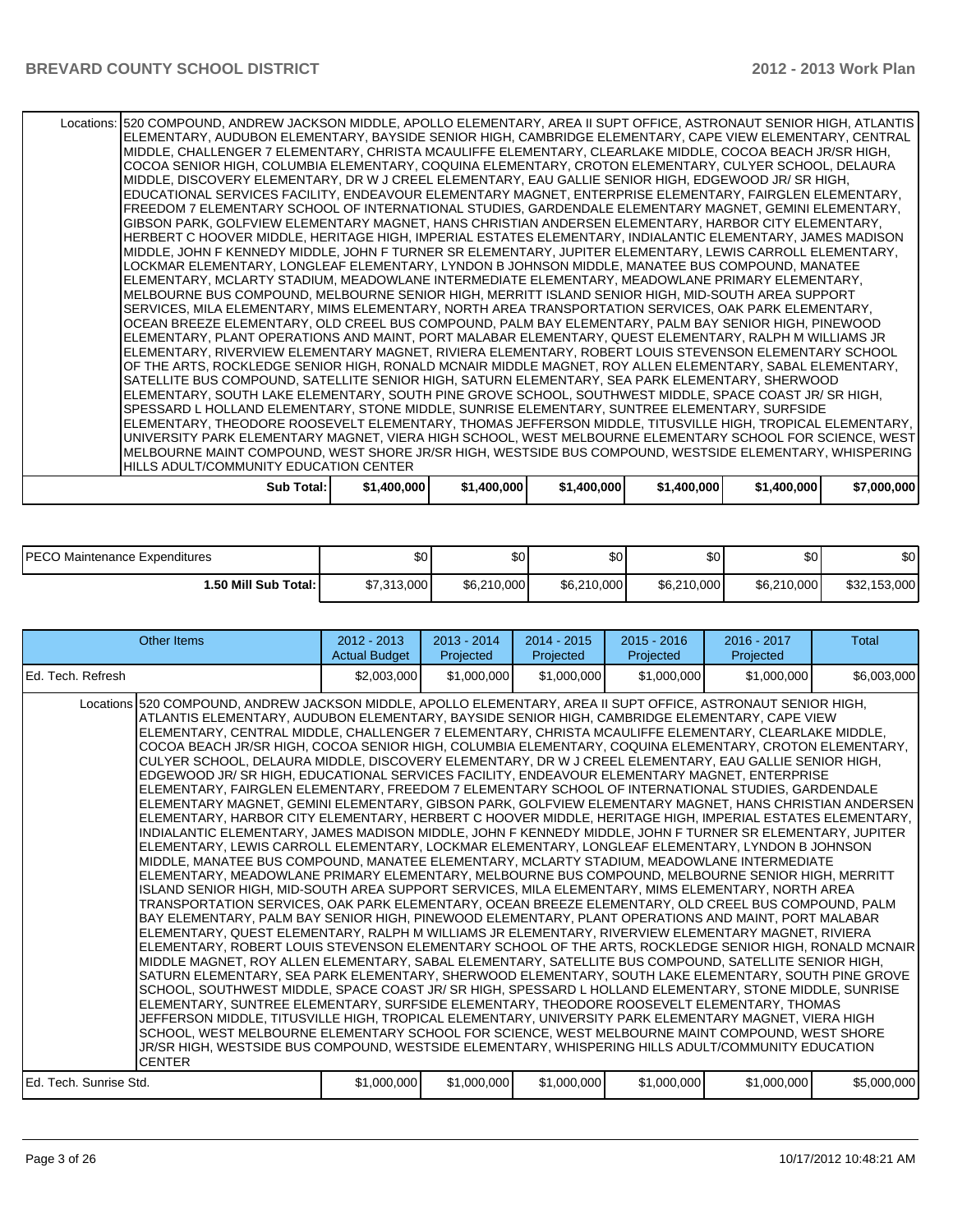|                              | Locations CHALLENGER 7 ELEMENTARY, LEWIS CARROLL ELEMENTARY                                                                                                                                                                                                                                                                                                                                                                                                                                                                                                                                                                                                                                                                                                                                                                                                                                                                                                                                                                                                                                                                                                                                                                                                                                                                                                                                                                                                                                                                                                                                                                                                                                                                                                                                                                                                                                                                                                                                                                                                                                                                                                                                                                                                                                                                                                                                                                                                                                                                                                                                                                                                                                 |             |             |             |             |             |              |  |  |
|------------------------------|---------------------------------------------------------------------------------------------------------------------------------------------------------------------------------------------------------------------------------------------------------------------------------------------------------------------------------------------------------------------------------------------------------------------------------------------------------------------------------------------------------------------------------------------------------------------------------------------------------------------------------------------------------------------------------------------------------------------------------------------------------------------------------------------------------------------------------------------------------------------------------------------------------------------------------------------------------------------------------------------------------------------------------------------------------------------------------------------------------------------------------------------------------------------------------------------------------------------------------------------------------------------------------------------------------------------------------------------------------------------------------------------------------------------------------------------------------------------------------------------------------------------------------------------------------------------------------------------------------------------------------------------------------------------------------------------------------------------------------------------------------------------------------------------------------------------------------------------------------------------------------------------------------------------------------------------------------------------------------------------------------------------------------------------------------------------------------------------------------------------------------------------------------------------------------------------------------------------------------------------------------------------------------------------------------------------------------------------------------------------------------------------------------------------------------------------------------------------------------------------------------------------------------------------------------------------------------------------------------------------------------------------------------------------------------------------|-------------|-------------|-------------|-------------|-------------|--------------|--|--|
| <b>Relocate Relocatables</b> |                                                                                                                                                                                                                                                                                                                                                                                                                                                                                                                                                                                                                                                                                                                                                                                                                                                                                                                                                                                                                                                                                                                                                                                                                                                                                                                                                                                                                                                                                                                                                                                                                                                                                                                                                                                                                                                                                                                                                                                                                                                                                                                                                                                                                                                                                                                                                                                                                                                                                                                                                                                                                                                                                             | \$250,000   | \$150,000   | \$150,000   | \$150,000   | \$150,000   | \$850,000    |  |  |
|                              | Locations BAYSIDE SENIOR HIGH, COLUMBIA ELEMENTARY, COQUINA ELEMENTARY, ENTERPRISE ELEMENTARY, JUPITER<br>ELEMENTARY, MANATEE ELEMENTARY, PALM BAY ELEMENTARY, PALM BAY SENIOR HIGH, RIVERVIEW ELEMENTARY MAGNET,<br>RIVIERA ELEMENTARY, ROY ALLEN ELEMENTARY, SABAL ELEMENTARY, SATURN ELEMENTARY, SOUTHWEST MIDDLE, SPACE<br>COAST JR/ SR HIGH, UNIVERSITY PARK ELEMENTARY MAGNET                                                                                                                                                                                                                                                                                                                                                                                                                                                                                                                                                                                                                                                                                                                                                                                                                                                                                                                                                                                                                                                                                                                                                                                                                                                                                                                                                                                                                                                                                                                                                                                                                                                                                                                                                                                                                                                                                                                                                                                                                                                                                                                                                                                                                                                                                                         |             |             |             |             |             |              |  |  |
| <b>ADA Projects</b>          |                                                                                                                                                                                                                                                                                                                                                                                                                                                                                                                                                                                                                                                                                                                                                                                                                                                                                                                                                                                                                                                                                                                                                                                                                                                                                                                                                                                                                                                                                                                                                                                                                                                                                                                                                                                                                                                                                                                                                                                                                                                                                                                                                                                                                                                                                                                                                                                                                                                                                                                                                                                                                                                                                             | \$100,000   | \$100,000   | \$100,000   | \$100,000   | \$100,000   | \$500,000    |  |  |
|                              | Locations 520 COMPOUND, ANDREW JACKSON MIDDLE, APOLLO ELEMENTARY, AREA II SUPT OFFICE, ASTRONAUT SENIOR HIGH,<br>ATLANTIS ELEMENTARY, AUDUBON ELEMENTARY, BAYSIDE SENIOR HIGH, CAMBRIDGE ELEMENTARY, CAPE VIEW<br>ELEMENTARY, CENTRAL MIDDLE, CHALLENGER 7 ELEMENTARY, CHRISTA MCAULIFFE ELEMENTARY, CLEARLAKE MIDDLE,<br>COCOA BEACH JR/SR HIGH, COCOA SENIOR HIGH, COLUMBIA ELEMENTARY, COQUINA ELEMENTARY, CROTON ELEMENTARY,<br>CULYER SCHOOL, DELAURA MIDDLE, DISCOVERY ELEMENTARY, DR W J CREEL ELEMENTARY, EAU GALLIE SENIOR HIGH,<br>EDGEWOOD JR/ SR HIGH, EDUCATIONAL SERVICES FACILITY, ENDEAVOUR ELEMENTARY MAGNET, ENTERPRISE<br>ELEMENTARY, FAIRGLEN ELEMENTARY, FREEDOM 7 ELEMENTARY SCHOOL OF INTERNATIONAL STUDIES, GARDENDALE<br>ELEMENTARY MAGNET, GEMINI ELEMENTARY, GIBSON PARK, GOLFVIEW ELEMENTARY MAGNET, HANS CHRISTIAN ANDERSEN<br>ELEMENTARY, HARBOR CITY ELEMENTARY, HERBERT C HOOVER MIDDLE, HERITAGE HIGH, IMPERIAL ESTATES ELEMENTARY,<br>INDIALANTIC ELEMENTARY, JAMES MADISON MIDDLE, JOHN F KENNEDY MIDDLE, JOHN F TURNER SR ELEMENTARY, JUPITER<br>ELEMENTARY, LEWIS CARROLL ELEMENTARY, LOCKMAR ELEMENTARY, LONGLEAF ELEMENTARY, LYNDON B JOHNSON<br>IMIDDLE. MANATEE BUS COMPOUND. MANATEE ELEMENTARY. MCLARTY STADIUM. MEADOWLANE INTERMEDIATE<br>ELEMENTARY, MEADOWLANE PRIMARY ELEMENTARY, MELBOURNE BUS COMPOUND, MELBOURNE SENIOR HIGH, MERRITT<br>ISLAND SENIOR HIGH, MID-SOUTH AREA SUPPORT SERVICES, MILA ELEMENTARY, MIMS ELEMENTARY, NORTH AREA<br>TRANSPORTATION SERVICES, OAK PARK ELEMENTARY, OCEAN BREEZE ELEMENTARY, OLD CREEL BUS COMPOUND, PALM<br>BAY ELEMENTARY, PALM BAY SENIOR HIGH, PINEWOOD ELEMENTARY, PLANT OPERATIONS AND MAINT, PORT MALABAR<br>ELEMENTARY, QUEST ELEMENTARY, RALPH M WILLIAMS JR ELEMENTARY, RIVERVIEW ELEMENTARY MAGNET, RIVIERA<br>ELEMENTARY, ROBERT LOUIS STEVENSON ELEMENTARY SCHOOL OF THE ARTS, ROCKLEDGE SENIOR HIGH, RONALD MCNAIR<br>MIDDLE MAGNET, ROY ALLEN ELEMENTARY, SABAL ELEMENTARY, SATELLITE BUS COMPOUND, SATELLITE SENIOR HIGH,<br>SATURN ELEMENTARY, SEA PARK ELEMENTARY, SHERWOOD ELEMENTARY, SOUTH LAKE ELEMENTARY, SOUTH PINE GROVE<br>SCHOOL, SOUTHWEST MIDDLE, SPACE COAST JR/ SR HIGH, SPESSARD L HOLLAND ELEMENTARY, STONE MIDDLE, SUNRISE<br>ELEMENTARY, SUNTREE ELEMENTARY, SURFSIDE ELEMENTARY, THEODORE ROOSEVELT ELEMENTARY, THOMAS<br>JEFFERSON MIDDLE, TITUSVILLE HIGH, TROPICAL ELEMENTARY, UNIVERSITY PARK ELEMENTARY MAGNET, VIERA HIGH<br>SCHOOL, WEST MELBOURNE ELEMENTARY SCHOOL FOR SCIENCE, WEST MELBOURNE MAINT COMPOUND, WEST SHORE<br>JR/SR HIGH, WESTSIDE BUS COMPOUND, WESTSIDE ELEMENTARY, WHISPERING HILLS ADULT/COMMUNITY EDUCATION<br><b>CENTER</b>    |             |             |             |             |             |              |  |  |
| <b>Facilities Renewal</b>    |                                                                                                                                                                                                                                                                                                                                                                                                                                                                                                                                                                                                                                                                                                                                                                                                                                                                                                                                                                                                                                                                                                                                                                                                                                                                                                                                                                                                                                                                                                                                                                                                                                                                                                                                                                                                                                                                                                                                                                                                                                                                                                                                                                                                                                                                                                                                                                                                                                                                                                                                                                                                                                                                                             | \$2,560,000 | \$2,560,000 | \$2,560,000 | \$2,560,000 | \$2,560,000 | \$12,800,000 |  |  |
|                              | Locations 520 COMPOUND, ANDREW JACKSON MIDDLE, APOLLO ELEMENTARY, AREA II SUPT OFFICE, ASTRONAUT SENIOR HIGH,<br>ATLANTIS ELEMENTARY, AUDUBON ELEMENTARY, BAYSIDE SENIOR HIGH, CAMBRIDGE ELEMENTARY, CAPE VIEW<br>ELEMENTARY, CENTRAL MIDDLE, CHALLENGER 7 ELEMENTARY, CHRISTA MCAULIFFE ELEMENTARY, CLEARLAKE MIDDLE,<br>COCOA BEACH JR/SR HIGH, COCOA SENIOR HIGH, COLUMBIA ELEMENTARY, COQUINA ELEMENTARY, CROTON ELEMENTARY,<br>CULYER SCHOOL, DELAURA MIDDLE, DISCOVERY ELEMENTARY, DR W J CREEL ELEMENTARY, EAU GALLIE SENIOR HIGH,<br>EDGEWOOD JR/SR HIGH, EDUCATIONAL SERVICES FACILITY, ENDEAVOUR ELEMENTARY MAGNET, ENTERPRISE<br>ELEMENTARY, FAIRGLEN ELEMENTARY, FREEDOM 7 ELEMENTARY SCHOOL OF INTERNATIONAL STUDIES, GARDENDALE<br>ELEMENTARY MAGNET, GEMINI ELEMENTARY, GIBSON PARK, GOLFVIEW ELEMENTARY MAGNET, HANS CHRISTIAN ANDERSEN<br> ELEMENTARY, HARBOR CITY ELEMENTARY, HERBERT C HOOVER MIDDLE, HERITAGE HIGH, IMPERIAL ESTATES ELEMENTARY,<br>INDIALANTIC ELEMENTARY, JAMES MADISON MIDDLE, JOHN F KENNEDY MIDDLE, JOHN F TURNER SR ELEMENTARY, JUPITER<br>ELEMENTARY, LEWIS CARROLL ELEMENTARY, LOCKMAR ELEMENTARY, LONGLEAF ELEMENTARY, LYNDON B JOHNSON<br>MIDDLE, MANATEE BUS COMPOUND, MANATEE ELEMENTARY, MCLARTY STADIUM, MEADOWLANE INTERMEDIATE<br>ELEMENTARY, MEADOWLANE PRIMARY ELEMENTARY, MELBOURNE BUS COMPOUND, MELBOURNE SENIOR HIGH, MERRITT<br>ISLAND SENIOR HIGH, MID-SOUTH AREA SUPPORT SERVICES, MILA ELEMENTARY, MIMS ELEMENTARY, NORTH AREA<br>TRANSPORTATION SERVICES, OAK PARK ELEMENTARY, OCEAN BREEZE ELEMENTARY, OLD CREEL BUS COMPOUND, PALM<br>BAY ELEMENTARY, PALM BAY SENIOR HIGH, PINEWOOD ELEMENTARY, PLANT OPERATIONS AND MAINT, PORT MALABAR <br>ELEMENTARY, QUEST ELEMENTARY, RALPH M WILLIAMS JR ELEMENTARY, RIVERVIEW ELEMENTARY MAGNET, RIVIERA<br>IELEMENTARY, ROBERT LOUIS STEVENSON ELEMENTARY SCHOOL OF THE ARTS, ROCKLEDGE SENIOR HIGH, RONALD MCNAIR I<br>MIDDLE MAGNET, ROY ALLEN ELEMENTARY, SABAL ELEMENTARY, SATELLITE BUS COMPOUND, SATELLITE SENIOR HIGH,<br>SATURN ELEMENTARY, SEA PARK ELEMENTARY, SHERWOOD ELEMENTARY, SOUTH LAKE ELEMENTARY, SOUTH PINE GROVE<br>SCHOOL, SOUTHWEST MIDDLE, SPACE COAST JR/ SR HIGH, SPESSARD L HOLLAND ELEMENTARY, STONE MIDDLE, SUNRISE<br>ELEMENTARY, SUNTREE ELEMENTARY, SURFSIDE ELEMENTARY, THEODORE ROOSEVELT ELEMENTARY, THOMAS<br>JEFFERSON MIDDLE, TITUSVILLE HIGH, TROPICAL ELEMENTARY, UNIVERSITY PARK ELEMENTARY MAGNET, VIERA HIGH<br>SCHOOL, WEST MELBOURNE ELEMENTARY SCHOOL FOR SCIENCE, WEST MELBOURNE MAINT COMPOUND, WEST SHORE<br>JR/SR HIGH, WESTSIDE BUS COMPOUND, WESTSIDE ELEMENTARY, WHISPERING HILLS ADULT/COMMUNITY EDUCATION<br><b>CENTER</b> |             |             |             |             |             |              |  |  |
|                              | Total:                                                                                                                                                                                                                                                                                                                                                                                                                                                                                                                                                                                                                                                                                                                                                                                                                                                                                                                                                                                                                                                                                                                                                                                                                                                                                                                                                                                                                                                                                                                                                                                                                                                                                                                                                                                                                                                                                                                                                                                                                                                                                                                                                                                                                                                                                                                                                                                                                                                                                                                                                                                                                                                                                      | \$7,313,000 | \$6,210,000 | \$6,210,000 | \$6,210,000 | \$6,210,000 | \$32,153,000 |  |  |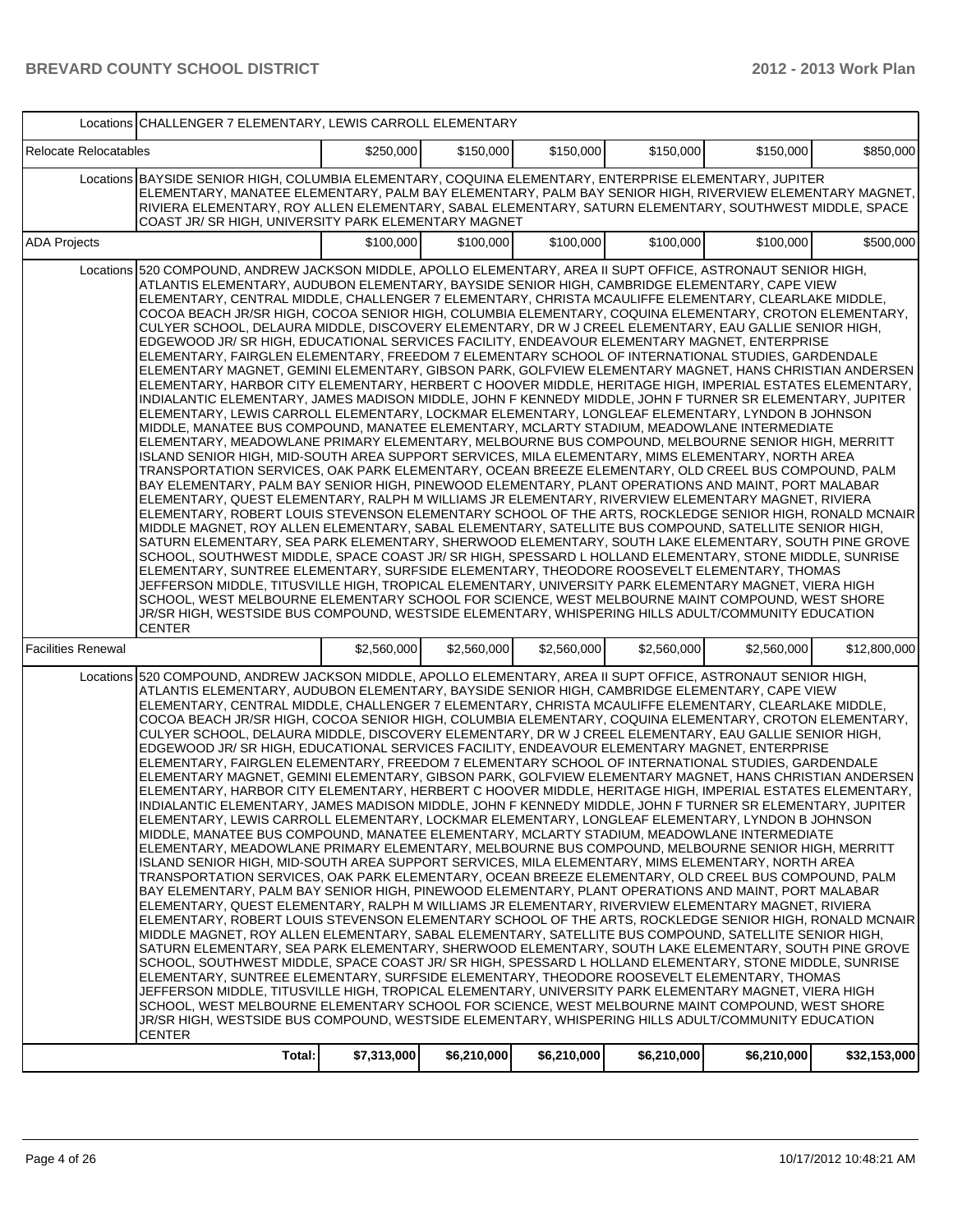#### **Local 1.50 Mill Expenditure For Maintenance, Repair and Renovation**

Anticipated expenditures expected from local funding sources over the years covered by the current work plan.

| Item                                                         | 2012 - 2013<br><b>Actual Budget</b> | $2013 - 2014$<br>Projected | 2014 - 2015<br>Projected | $2015 - 2016$<br>Projected | 2016 - 2017<br>Projected | <b>Total</b>  |
|--------------------------------------------------------------|-------------------------------------|----------------------------|--------------------------|----------------------------|--------------------------|---------------|
| Remaining Maint and Repair from 1.5 Mills                    | \$7,313,000                         | \$6,210,000                | \$6,210,000              | \$6,210,000                | \$6,210,000              | \$32,153,000  |
| Maintenance/Repair Salaries                                  | \$4,550,000                         | \$4,550,000                | \$4,550,000              | \$4,550,000                | \$4,550,000              | \$22,750,000  |
| <b>School Bus Purchases</b>                                  | \$1,000,000                         | \$1,000,000                | \$1,000,000              | \$1,000,000                | \$1,000,000              | \$5,000,000   |
| <b>Other Vehicle Purchases</b>                               | \$0                                 | \$0                        | \$0                      | \$0                        | \$0                      | \$0           |
| Capital Outlay Equipment                                     | \$0                                 | \$0                        | \$0                      | \$0                        | \$0                      | \$0           |
| Rent/Lease Payments                                          | \$0                                 | \$0                        | \$0                      | \$0                        | \$0                      | \$0           |
| <b>COP Debt Service</b>                                      | \$38,402,000                        | \$38,401,000               | \$38,400,000             | \$38,403,000               | \$38,404,000             | \$192,010,000 |
| Rent/Lease Relocatables                                      | \$0                                 | \$0                        | \$0                      | \$0                        | \$0                      | \$0           |
| <b>Environmental Problems</b>                                | \$0                                 | \$0                        | \$0                      | \$0                        | \$0                      | \$0           |
| ls.1011.14 Debt Service                                      | \$8,200,000                         | \$0                        | \$0                      | \$0                        | \$0                      | \$8,200,000   |
| Special Facilities Construction Account                      | \$0                                 | \$0                        | \$0                      | \$0                        | \$0                      | \$0           |
| Premiums for Property Casualty Insurance - 1011.71<br>(4a,b) | \$0                                 | \$0                        | \$0                      | \$0                        | \$0                      | \$0           |
| Qualified School Construction Bonds (QSCB)                   | \$0                                 | \$0                        | \$0                      | \$0                        | \$0                      | \$0           |
| Qualified Zone Academy Bonds (QZAB)                          | \$0                                 | \$0                        | \$0                      | \$0                        | \$0                      | \$0           |
| <b>Local Expenditure Totals:</b>                             | \$59,465,000                        | \$50,161,000               | \$50,160,000             | \$50,163,000               | \$50,164,000             | \$260,113,000 |

# **Revenue**

#### **1.50 Mill Revenue Source**

Schedule of Estimated Capital Outlay Revenue from each currently approved source which is estimated to be available for expenditures on the projects included in the tentative district facilities work program. All amounts are NET after considering carryover balances, interest earned, new COP's, 1011.14 and 1011.15 loans, etc. Districts cannot use 1.5-Mill funds for salaries except for those explicitly associated with maintenance/repair projects. (1011.71 (5), F.S.)

| <b>Item</b>                                                                       | Fund | $2012 - 2013$<br><b>Actual Value</b> | $2013 - 2014$<br>Projected | $2014 - 2015$<br>Projected | $2015 - 2016$<br>Projected | 2016 - 2017<br>Projected | Total             |
|-----------------------------------------------------------------------------------|------|--------------------------------------|----------------------------|----------------------------|----------------------------|--------------------------|-------------------|
| (1) Non-exempt property<br>assessed valuation                                     |      | \$27,503,000,000                     | \$27,503,000,000           | \$27,778,000,000           | \$28,333,000,000           | \$29,183,000,000         | \$140,300,000,000 |
| (2) The Millege projected for<br>discretionary capital outlay per<br>ls.1011.71   |      | 1.50                                 | 1.50                       | 1.50                       | 1.50                       | 1.50                     |                   |
| (3) Full value of the 1.50-Mill<br>discretionary capital outlay per<br>ls.1011.71 |      | \$46.205.040                         | \$46,205,040               | \$46.667.040               | \$47.599.440               | \$49,027,440             | \$235,704,000     |
| (4) Value of the portion of the 1.50<br>-Mill ACTUALLY levied                     | 370  | \$39.604.320                         | \$39,604,320               | \$40,000,320               | \$40.799.520               | \$42,023,520             | \$202.032.000     |
| $(5)$ Difference of lines $(3)$ and $(4)$                                         |      | \$6,600,720                          | \$6,600,720                | \$6,666,720                | \$6,799,920                | \$7,003,920              | \$33,672,000      |

## **PECO Revenue Source**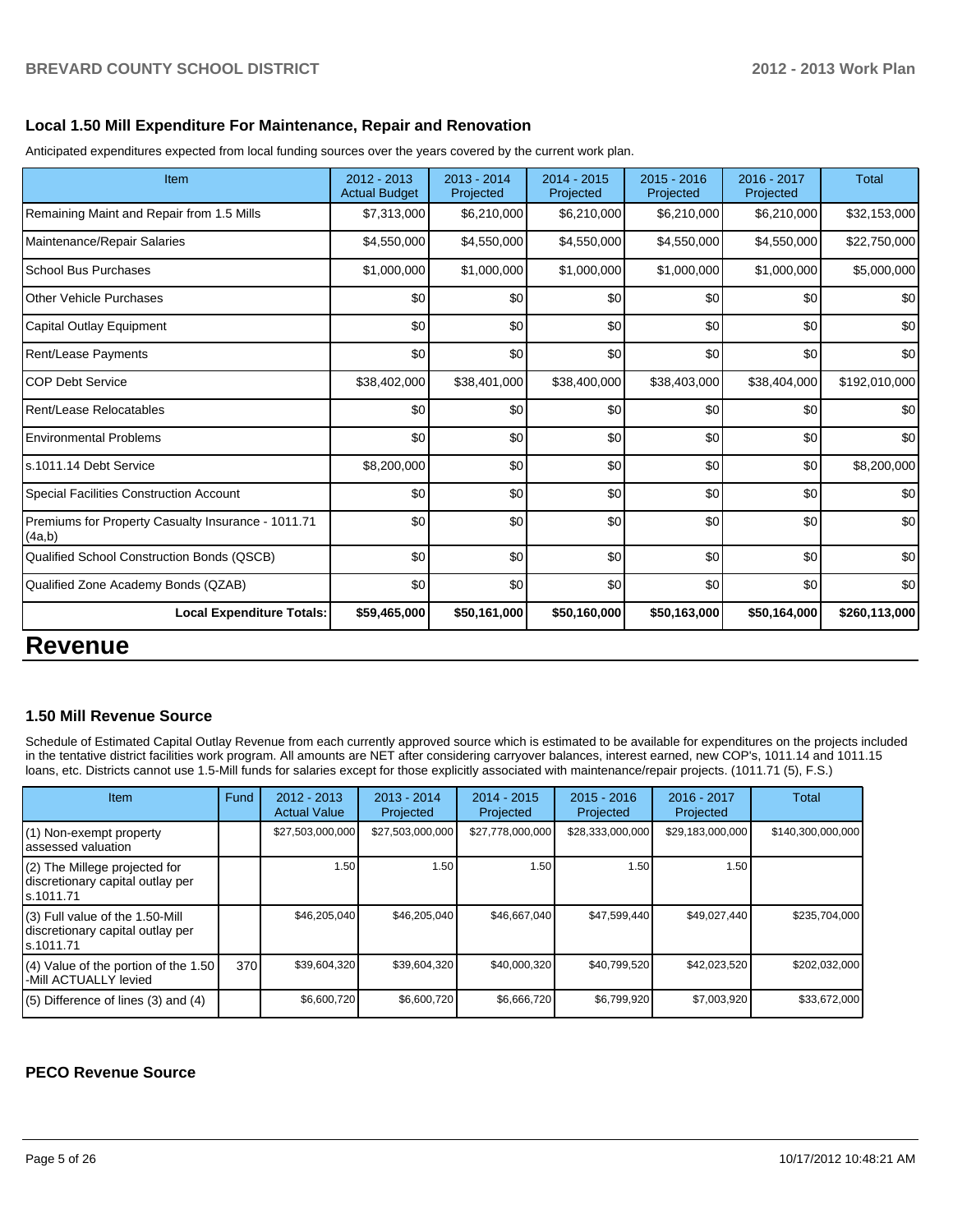PECO Maintenance Expenditures \$0 \$0 \$0 \$0 \$0 \$0 PECO New Construction 340 \$0 \$0 \$0 \$0 \$0 \$0 Item Fund 2012 - 2013 Actual Budget 2013 - 2014 Projected 2014 - 2015 Projected 2015 - 2016 Projected 2016 - 2017 Projected **Total** 

The figure in the row designated "PECO Maintenance" will be subtracted from funds available for new construction because PECO maintenance dollars cannot be used for new construction.

**\$0 \$0 \$0 \$0 \$0 \$0**

#### **CO & DS Revenue Source**

Revenue from Capital Outlay and Debt Service funds.

| Item                                            | Fund | $2012 - 2013$<br><b>Actual Budget</b> | $2013 - 2014$<br>Projected | $2014 - 2015$<br>Projected | $2015 - 2016$<br>Projected | $2016 - 2017$<br>Projected | Total       |
|-------------------------------------------------|------|---------------------------------------|----------------------------|----------------------------|----------------------------|----------------------------|-------------|
| CO & DS Cash Flow-through<br><b>Distributed</b> | 360  | \$366.580                             | \$366,580                  | \$366.580                  | \$366,580                  | \$366,580                  | \$1,832,900 |
| CO & DS Interest on<br>Undistributed CO         | 360  | \$29,032                              | \$29,032                   | \$29,032                   | \$29,032                   | \$29,032                   | \$145,160   |
|                                                 |      | \$395,612                             | \$395,612                  | \$395,612                  | \$395,612                  | \$395,612                  | \$1,978,060 |

#### **Fair Share Revenue Source**

All legally binding commitments for proportionate fair-share mitigation for impacts on public school facilities must be included in the 5-year district work program.

Nothing reported for this section.

#### **Sales Surtax Referendum**

Specific information about any referendum for a 1-cent or ½-cent surtax referendum during the previous year.

**Did the school district hold a surtax referendum during the past fiscal year 2011 - 2012?**

No

#### **Additional Revenue Source**

Any additional revenue sources

| <b>Item</b>                                                                                            | $2012 - 2013$<br><b>Actual Value</b> | $2013 - 2014$<br>Projected | 2014 - 2015<br>Projected | $2015 - 2016$<br>Projected | 2016 - 2017<br>Projected | Total            |
|--------------------------------------------------------------------------------------------------------|--------------------------------------|----------------------------|--------------------------|----------------------------|--------------------------|------------------|
| Proceeds from a s.1011.14/15 F.S. Loans                                                                | <b>SO</b>                            | \$0 <sub>1</sub>           | \$0                      | \$0                        | \$0 <sub>1</sub>         | \$0 <sub>1</sub> |
| District Bonds - Voted local bond<br>referendum proceeds per s.9, Art VII<br><b>State Constitution</b> | \$0                                  | \$0                        | \$0                      | \$0 <sub>0</sub>           | \$0                      | \$0              |
| Proceeds from Special Act Bonds                                                                        | \$0                                  | \$0                        | \$0                      | \$0                        | \$0                      | \$0              |
| <b>IEstimated Revenue from CO &amp; DS Bond</b><br>l Sale                                              | \$0                                  | \$0 <sub>l</sub>           | \$0                      | \$0                        | \$0                      | \$0              |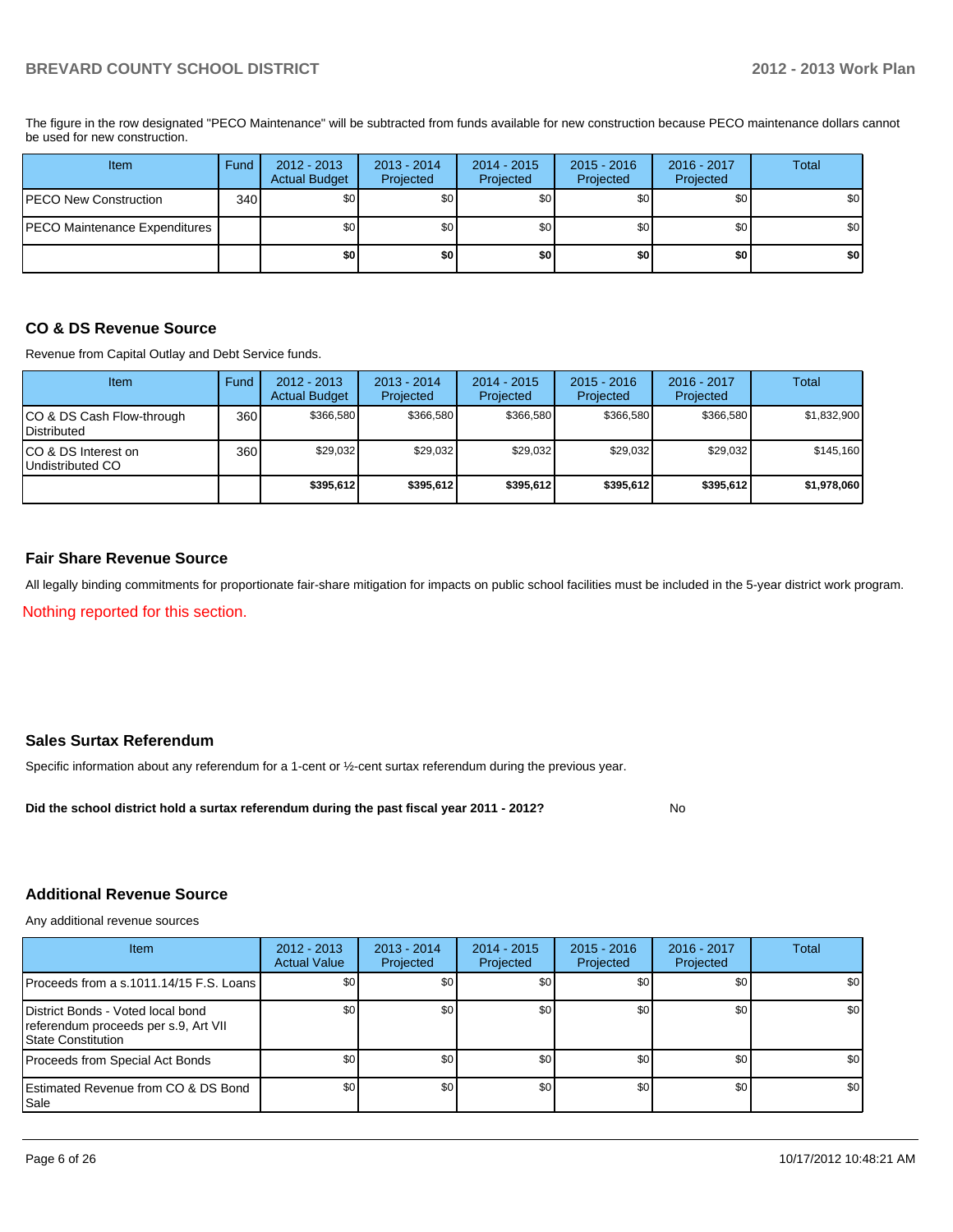| Proceeds from Voted Capital<br>Improvements millage                                                                | \$0          | \$0          | \$0          | \$0          | \$0         | \$0           |
|--------------------------------------------------------------------------------------------------------------------|--------------|--------------|--------------|--------------|-------------|---------------|
| Other Revenue for Other Capital Projects                                                                           | \$0          | \$0          | \$0          | \$0          | \$0         | \$0           |
| Proceeds from 1/2 cent sales surtax<br>authorized by school board                                                  | \$0          | \$0          | \$0          | \$0          | \$0         | \$0           |
| Proceeds from local governmental<br>infrastructure sales surtax                                                    | \$0          | \$0          | \$0          | \$0          | \$0         | \$0           |
| Proceeds from Certificates of<br>Participation (COP's) Sale                                                        | \$0          | \$0          | \$0          | \$0          | \$0         | \$0           |
| Classrooms First Bond proceeds amount<br>authorized in FY 1997-98                                                  | \$0          | \$0          | \$0          | \$0          | \$0         | \$0           |
| <b>Classrooms for Kids</b>                                                                                         | \$0          | \$0          | \$0          | \$0          | \$0         | \$0           |
| <b>District Equity Recognition</b>                                                                                 | \$0          | \$0          | \$0          | \$0          | \$0         | \$0           |
| <b>Federal Grants</b>                                                                                              | \$0          | \$0          | \$0          | \$0          | \$0         | \$0           |
| Proportionate share mitigation (actual<br>cash revenue only, not in kind donations)                                | \$0          | \$0          | \$0          | \$0          | \$0         | \$0           |
| Impact fees received                                                                                               | \$2,518,000  | \$0          | \$0          | \$0          | \$0         | \$2,518,000   |
| Private donations                                                                                                  | \$0          | \$0          | \$0          | \$0          | \$0         | \$0           |
| Grants from local governments or not-for-<br>profit organizations                                                  | \$0          | \$0          | \$0          | \$0          | \$0         | \$0           |
| Interest, Including Profit On Investment                                                                           | \$250,000    | \$250,000    | \$250,000    | \$250,000    | \$250,000   | \$1,250,000   |
| Revenue from Bonds pledging proceeds<br>from 1 cent or 1/2 cent Sales Surtax                                       | \$0          | \$0          | \$0          | \$0          | \$0         | \$0           |
| <b>Total Fund Balance Carried Forward</b>                                                                          | \$41,456,000 | \$29,273,000 | \$19,777,000 | \$10,977,000 | \$2,974,000 | \$104,457,000 |
| General Capital Outlay Obligated Fund<br>Balance Carried Forward From Total<br><b>Fund Balance Carried Forward</b> | \$0          | \$0          | \$0          | \$0          | \$0         | \$0           |
| Special Facilities Construction Account                                                                            | \$0          | \$0          | \$0          | \$0          | \$0         | \$0           |
| One Cent - 1/2 Cent Sales Surtax Debt<br>Service From Total Fund Balance Carried<br>Forward                        | \$0          | \$0          | \$0          | \$0          | \$0         | \$0           |
| Capital Outlay Projects Funds Balance<br><b>Carried Forward From Total Fund</b><br><b>Balance Carried Forward</b>  | \$0          | \$0          | \$0          | \$0          | \$0         | \$0           |
| <b>General Revenue</b>                                                                                             | \$4,000,000  | \$0          | \$0          | \$0          | \$0         | \$4,000,000   |
| <b>Fuel Tax</b>                                                                                                    | \$150,000    | \$150,000    | \$300,000    | \$300,000    | \$300,000   | \$1,200,000   |
| Miscellaneous Local Revenue                                                                                        | \$150,000    | \$150,000    | \$300,000    | \$300,000    | \$300,000   | \$1,200,000   |
| <b>Subtotal</b>                                                                                                    | \$48,524,000 | \$29,823,000 | \$20,627,000 | \$11,827,000 | \$3,824,000 | \$114,625,000 |

# **Total Revenue Summary**

| <b>Item Name</b>                                            | $2012 - 2013$<br><b>Budget</b> | $2013 - 2014$<br>Projected | 2014 - 2015<br>Projected | $2015 - 2016$<br>Projected | $2016 - 2017$<br>Projected | <b>Five Year Total</b> |
|-------------------------------------------------------------|--------------------------------|----------------------------|--------------------------|----------------------------|----------------------------|------------------------|
| Local 1.5 Mill Discretionary Capital Outlay<br>Revenue      | \$39,604,320                   | \$39,604,320               | \$40,000,320             | \$40.799.520               | \$42,023,520               | \$202,032,000          |
| IPECO and 1.5 Mill Maint and Other 1.5<br>Mill Expenditures | (\$59,465,000)                 | (S50, 161, 000)            | (\$50,160,000)           | (\$50,163,000)             | (S50, 164, 000)            | $(\$260, 113, 000)$    |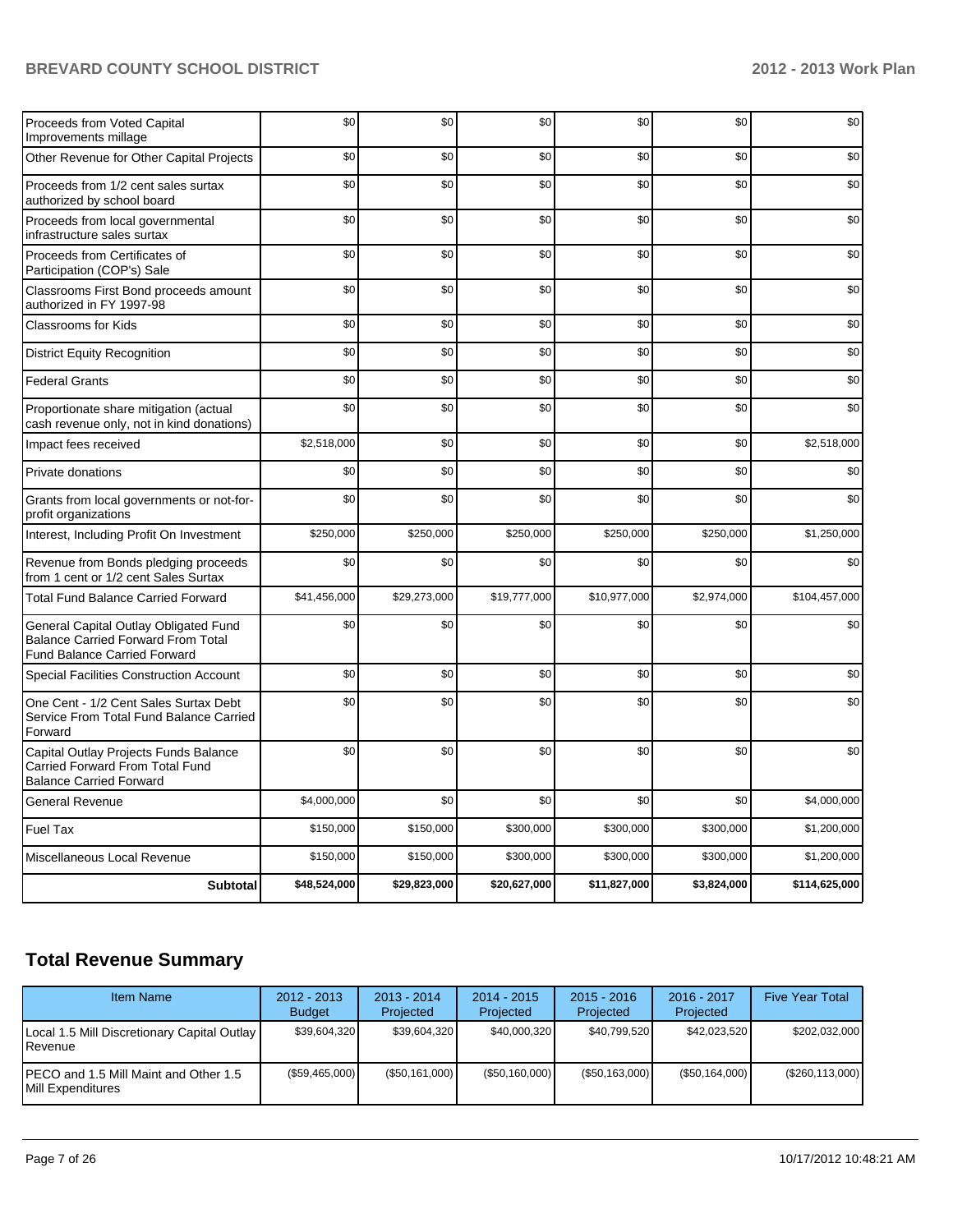| IPECO Maintenance Revenue                                 | \$0                            | \$0                        | \$0                        | \$0                        | \$0                      | \$0                    |
|-----------------------------------------------------------|--------------------------------|----------------------------|----------------------------|----------------------------|--------------------------|------------------------|
| <b>Available 1.50 Mill for New</b><br><b>Construction</b> | $($ \$19,860,680)              | (\$10,556,680)             | (\$10,159,680)             | (\$9,363,480)              | (\$8,140,480)            | (\$58,081,000)         |
| <b>Item Name</b>                                          | $2012 - 2013$<br><b>Budget</b> | $2013 - 2014$<br>Projected | $2014 - 2015$<br>Projected | $2015 - 2016$<br>Projected | 2016 - 2017<br>Projected | <b>Five Year Total</b> |
| ICO & DS Revenue                                          | \$395,612                      | \$395,612                  | \$395,612                  | \$395,612                  | \$395,612                | \$1,978,060            |
| <b>IPECO New Construction Revenue</b>                     | \$0                            | \$0                        | \$0                        | \$0                        | \$0                      | \$0                    |
| Other/Additional Revenue                                  | \$48,524,000                   | \$29,823,000               | \$20,627,000               | \$11,827,000               | \$3,824,000              | \$114,625,000          |
| <b>Total Additional Revenuel</b>                          | \$48,919,612                   | \$30,218,612]              | \$21,022,612               | \$12,222,612               | \$4,219,612              | \$116,603,060          |
| Total Available Revenue                                   | \$29,058,932                   | \$19,661,932               | \$10,862,932               | \$2,859,132                | $($ \$3,920,868)         | \$58,522,060           |

# **Project Schedules**

## **Capacity Project Schedules**

A schedule of capital outlay projects necessary to ensure the availability of satisfactory classrooms for the projected student enrollment in K-12 programs.

| <b>Project Description</b>                          | Location                             |                          | 2012 - 2013 | 2013 - 2014 | 2014 - 2015 | $2015 - 2016$ | 2016 - 2017  | <b>Total</b>    | Funded |
|-----------------------------------------------------|--------------------------------------|--------------------------|-------------|-------------|-------------|---------------|--------------|-----------------|--------|
| New South Area<br><b>Elementary School</b>          | Location not<br>specified            | Planned<br>Cost:         | \$0         | \$0         | \$0         | \$0           | \$20,120,495 | \$20,120,495 No |        |
|                                                     |                                      | <b>Student Stations:</b> | $\mathbf 0$ | 0           | 0           | $\Omega$      | 895          | 895             |        |
|                                                     |                                      | <b>Total Classrooms:</b> | $\mathbf 0$ | 0           | $\Omega$    | 0             | 47           | 47              |        |
|                                                     | Gross Sq Ft:                         |                          |             | 0           | $\Omega$    | 0             | 111,000      | 111,000         |        |
| <b>New Central Area</b><br><b>Elementary School</b> | Location not<br>specified            | Planned<br>Cost:         | \$0         | \$0         | \$0         | \$0           | \$20,120,495 | \$20,120,495 No |        |
|                                                     |                                      | <b>Student Stations:</b> | $\mathbf 0$ | 0           | 0           | $\Omega$      | 895          | 895             |        |
|                                                     |                                      | <b>Total Classrooms:</b> | $\mathbf 0$ | 0           | $\mathbf 0$ | 0             | 47           | 47              |        |
|                                                     | Gross Sq Ft:<br><b>Planned Cost:</b> |                          | $\mathbf 0$ | 0           | 0           | 0             | 111,000      | 111,000         |        |
|                                                     |                                      |                          | \$0         | \$0         | \$0         | \$0           | \$40,240,990 | \$40,240,990    |        |
|                                                     |                                      | <b>Student Stations:</b> | 0           | $\bf{0}$    | 0           | 0             | 1,790        | 1,790           |        |
|                                                     |                                      | <b>Total Classrooms:</b> | 0           | 0           | $\bf{0}$    | $\bf{0}$      | 94           | 94              |        |
|                                                     |                                      | Gross Sq Ft:             | 0           | 0           | 0           | 0             | 222,000      | 222,000         |        |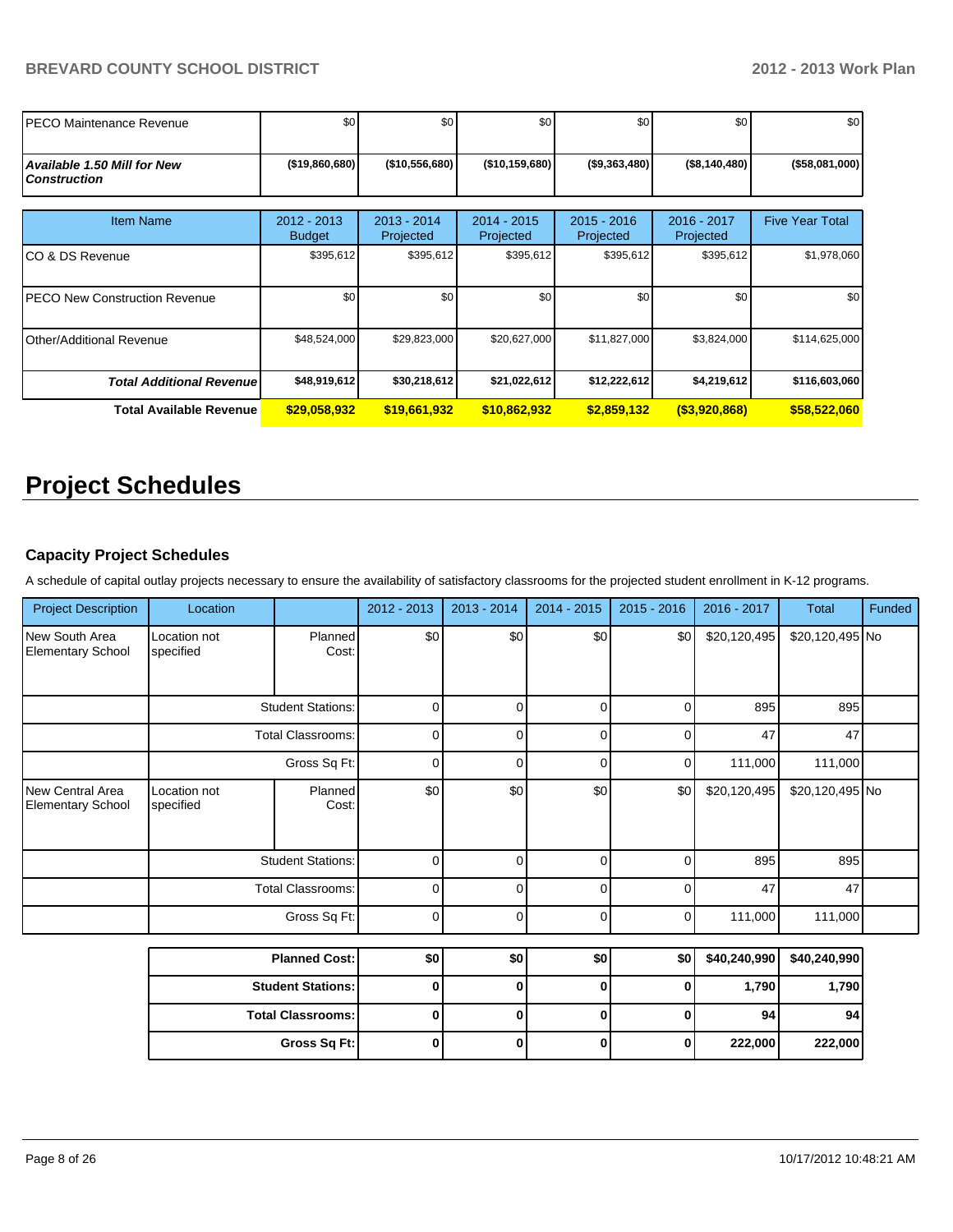### **Other Project Schedules**

Major renovations, remodeling, and additions of capital outlay projects that do not add capacity to schools.

Nothing reported for this section.

#### **Additional Project Schedules**

Any projects that are not identified in the last approved educational plant survey.

Nothing reported for this section.

### **Non Funded Growth Management Project Schedules**

Schedule indicating which projects, due to planned development, that CANNOT be funded from current revenues projected over the next five years.

Nothing reported for this section.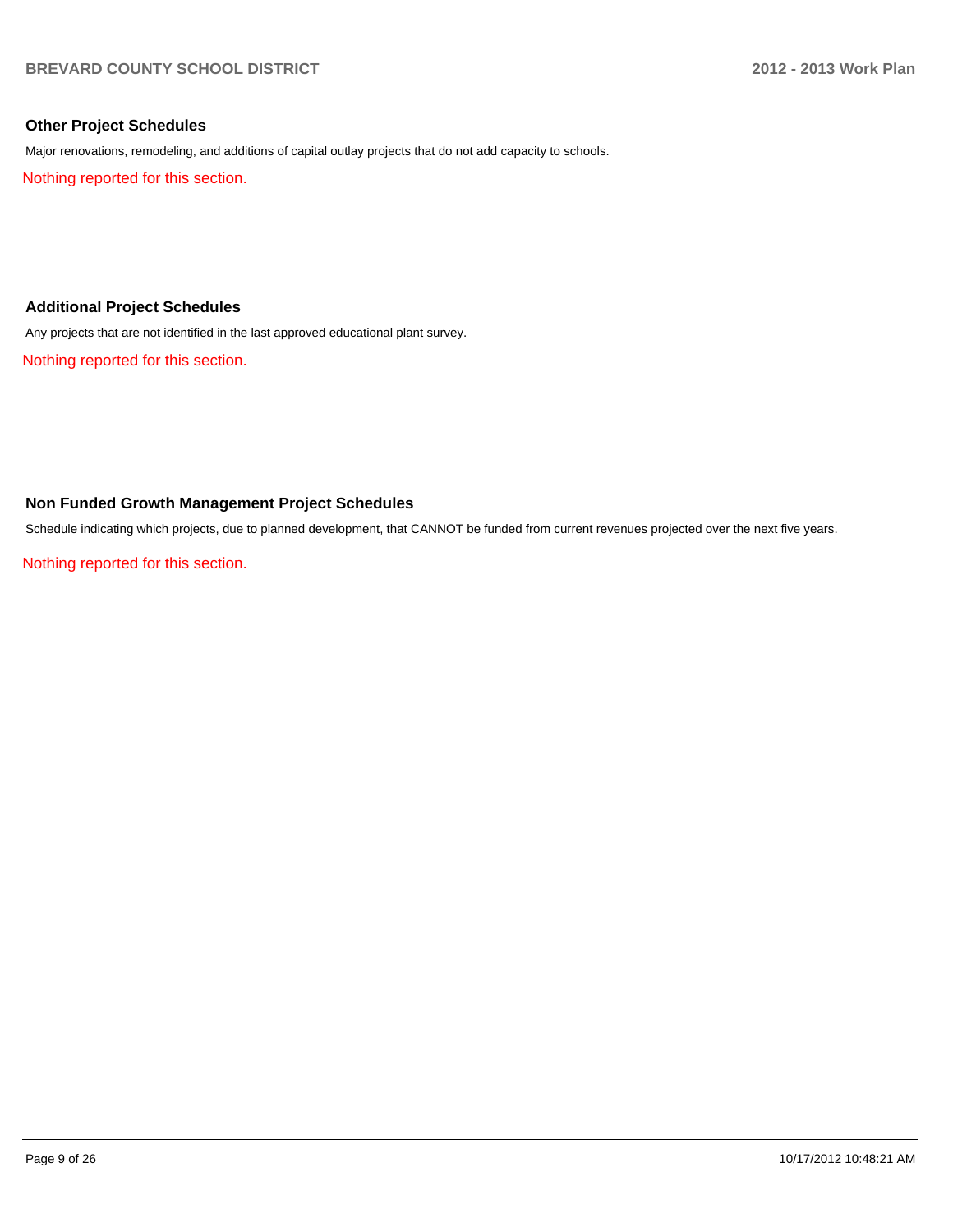# **Capacity Tracking**

| Location                                     | $2012 -$<br>2013 Satis.<br>Stu. Sta. | Actual<br>$2012 -$<br><b>2013 FISH</b><br>Capacity | Actual<br>$2011 -$<br>2012<br><b>COFTE</b> | # Class<br><b>Rooms</b> | Actual<br>Average<br>$2012 -$<br><b>2013 Class</b><br><b>Size</b> | Actual<br>$2012 -$<br>2013<br><b>Utilization</b> | <b>New</b><br>Stu.<br>Capacity | <b>New</b><br>Rooms to<br>be<br>Added/Re<br>moved | Projected<br>$2016 -$<br>2017<br><b>COFTE</b> | Projected<br>$2016 -$<br>2017<br><b>Utilization</b> | Projected<br>$2016 -$<br>2017 Class<br><b>Size</b> |
|----------------------------------------------|--------------------------------------|----------------------------------------------------|--------------------------------------------|-------------------------|-------------------------------------------------------------------|--------------------------------------------------|--------------------------------|---------------------------------------------------|-----------------------------------------------|-----------------------------------------------------|----------------------------------------------------|
| <b>TITUSVILLE HIGH</b>                       | 1,945                                | 1,847                                              | 1,282                                      | 85                      | 15                                                                | 69.00 %                                          | $\Omega$                       | $\Omega$                                          | 1,169                                         | 63.00 %                                             | 14                                                 |
| <b>OAK PARK</b><br><b>ELEMENTARY</b>         | 888                                  | 888                                                | 593                                        | 47                      | 13                                                                | 67.00 %                                          | $\overline{0}$                 | $\Omega$                                          | 499                                           | 56.00 %                                             | 11                                                 |
| <b>JAMES MADISON</b><br><b>MIDDLE</b>        | 836                                  | 752                                                | 475                                        | 39                      | 12                                                                | 63.00 %                                          | 0                              | $\Omega$                                          | 440                                           | 59.00 %                                             | 11                                                 |
| <b>APOLLO ELEMENTARY</b>                     | 910                                  | 910                                                | 726                                        | 48                      | 15                                                                | 80.00 %                                          | $\Omega$                       | $\Omega$                                          | 628                                           | 69.00 %                                             | 13                                                 |
| <b>RIVERVIEW</b><br><b>ELEMENTARY MAGNET</b> | 576                                  | 576                                                | 215                                        | 24                      | $\vert$ 9                                                         | 37.00 %                                          | $\Omega$                       | $\Omega$                                          | $\Omega$                                      | 0.00%                                               | $\mathbf 0$                                        |
| <b>COQUINA ELEMENTARY</b>                    | 693                                  | 693                                                | 448                                        | 36                      | 12                                                                | 65.00 %                                          | $\overline{0}$                 | $\Omega$                                          | 509                                           | 73.00 %                                             | 14                                                 |
| <b>MIMS ELEMENTARY</b>                       | 729                                  | 729                                                | 437                                        | 38                      | 12                                                                | 60.00 %                                          | $\overline{0}$                 | $\Omega$                                          | 360                                           | 49.00 %                                             | 9                                                  |
| <b>CULYER SCHOOL</b>                         | 98                                   | $\Omega$                                           | $\Omega$                                   | 11                      | $\overline{0}$                                                    | 0.00%                                            | $\overline{0}$                 | $\Omega$                                          | 0                                             | 0.00%                                               | $\Omega$                                           |
| <b>SOUTH LAKE</b><br><b>ELEMENTARY</b>       | 577                                  | 577                                                | 381                                        | 30                      | 13                                                                | 66.00 %                                          | $\overline{0}$                 | $\Omega$                                          | 448                                           | 78.00 %                                             | 15                                                 |
| <b>ANDREW JACKSON</b><br><b>MIDDLE</b>       | 727                                  | 654                                                | 626                                        | 32                      | 20                                                                | 96.00 %                                          | $\Omega$                       | $\Omega$                                          | 521                                           | 80.00 %                                             | 16                                                 |
| <b>IMPERIAL ESTATES</b><br><b>ELEMENTARY</b> | 729                                  | 729                                                | 586                                        | 38                      | 15                                                                | 80.00 %                                          | 160                            | 8                                                 | 791                                           | 89.00 %                                             | 17                                                 |
| <b>ASTRONAUT SENIOR</b><br>HIGH              | 1,540                                | 1,463                                              | 1,125                                      | 68                      | 17                                                                | 77.00 %                                          | $\Omega$                       | $\Omega$                                          | 940                                           | 64.00%                                              | 14                                                 |
| PINEWOOD<br><b>ELEMENTARY</b>                | 511                                  | 511                                                | 328                                        | 26                      | 13                                                                | 64.00 %                                          | $\overline{0}$                 | $\Omega$                                          | 273                                           | 53.00 %                                             | 11                                                 |
| <b>CHALLENGER 7</b><br><b>ELEMENTARY</b>     | 551                                  | 551                                                | 479                                        | 29                      | 17                                                                | 87.00 %                                          | 0                              | $\Omega$                                          | 314                                           | 57.00 %                                             | 11                                                 |
| <b>ATLANTIS ELEMENTARY</b>                   | 703                                  | 703                                                | 603                                        | 37                      | 16                                                                | 86.00 %                                          | 0                              | $\Omega$                                          | 529                                           | 75.00 %                                             | 14                                                 |
| <b>ROCKLEDGE SENIOR</b><br><b>HIGH</b>       | 1,767                                | 1,678                                              | 1,225                                      | 78                      | 16                                                                | 73.00 %                                          | 0                              | $\Omega$                                          | 1,417                                         | 84.00%                                              | 18                                                 |
| <b>CLEARLAKE MIDDLE</b>                      | 780                                  | 702                                                | 419                                        | 37                      | 11                                                                | 60.00 %                                          | $\overline{0}$                 | $\Omega$                                          | 463                                           | 66.00 %                                             | 13                                                 |
| <b>CAMBRIDGE</b><br><b>ELEMENTARY</b>        | 765                                  | 765                                                | 492                                        | 40                      | 12                                                                | 64.00 %                                          | 0                              | $\Omega$                                          | 490                                           | 64.00%                                              | 12                                                 |
| <b>ENDEAVOUR</b><br><b>ELEMENTARY MAGNET</b> | 1,008                                | 1,008                                              | 679                                        | 53                      | 13                                                                | 67.00 %                                          | 40                             | 2                                                 | 905                                           | 86.00 %                                             | 16                                                 |
| <b>GOLFVIEW</b><br><b>ELEMENTARY MAGNET</b>  | 777                                  | 777                                                | 621                                        | 40                      | 16                                                                | 80.00 %                                          | 80                             | $\frac{4}{ }$                                     | 750                                           | 88.00 %                                             | 17                                                 |
| <b>RONALD MCNAIR</b><br><b>MIDDLE MAGNET</b> | 671                                  | 603                                                | 550                                        | 30 <sup>2</sup>         | 18                                                                | 91.00 %                                          | 80                             | 4                                                 | 603                                           | 88.00 %                                             | 18                                                 |
| FAIRGLEN<br><b>ELEMENTARY</b>                | 753                                  | 753                                                | 646                                        | 40                      | 16                                                                | 86.00 %                                          | 0                              | $\Omega$                                          | 499                                           | 66.00 %                                             | 12                                                 |
| JOHN F KENNEDY<br><b>MIDDLE</b>              | 903                                  | 812                                                | 659                                        | 42                      | 16                                                                | 81.00 %                                          | 20 <sup>2</sup>                | 1                                                 | 739                                           | 89.00 %                                             | 17                                                 |
| COCOA SENIOR HIGH                            | 1,804                                | 1,713                                              | 893                                        | 77                      | 12                                                                | 52.00 %                                          | $\overline{0}$                 | $\mathbf 0$                                       | 816                                           | 48.00%                                              | 11                                                 |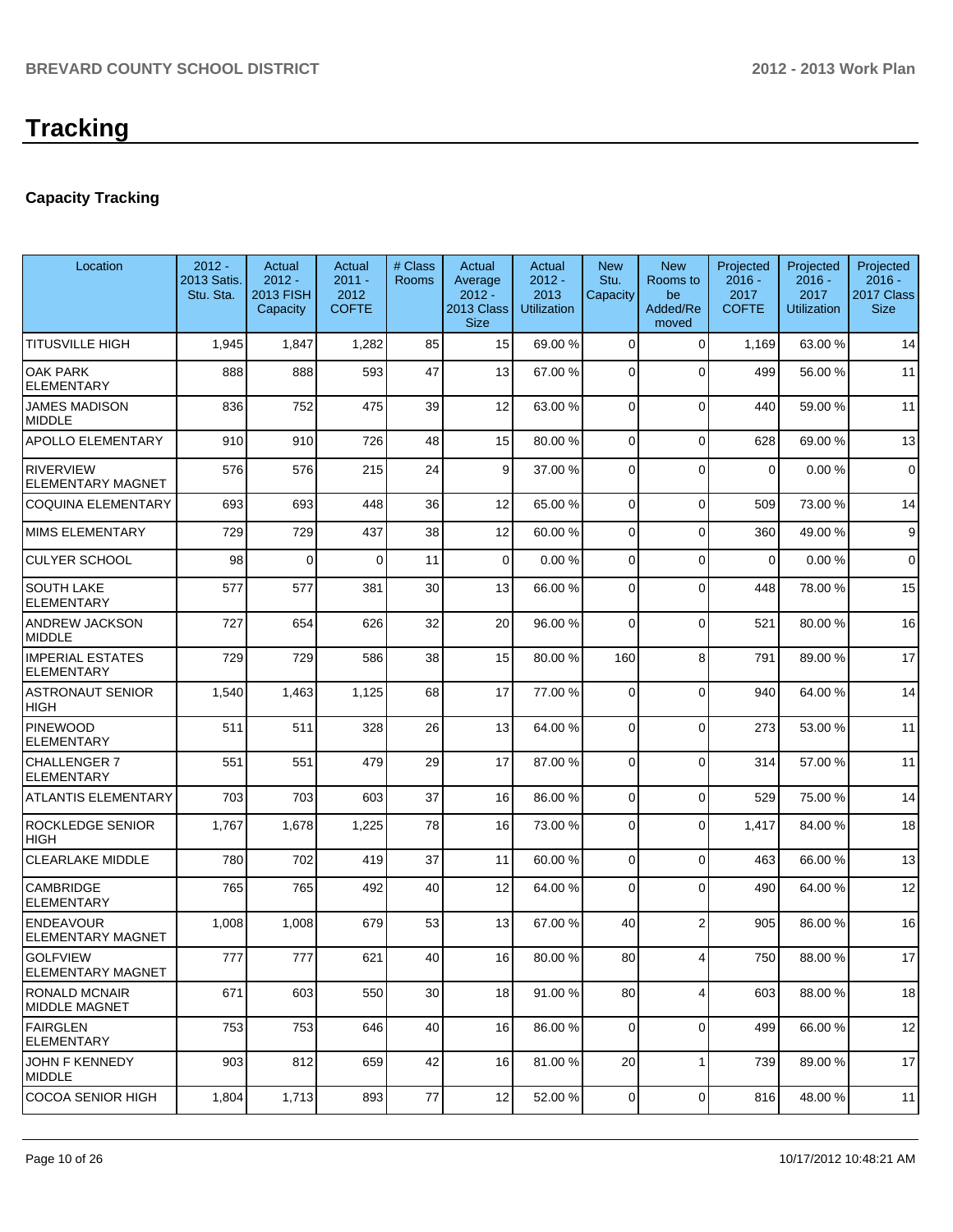| SATURN ELEMENTARY                                                       | 958   | 958   | 679      | 50  | 14             | 71.00 % | 40             | 2              | 884         | 89.00 % | 17             |
|-------------------------------------------------------------------------|-------|-------|----------|-----|----------------|---------|----------------|----------------|-------------|---------|----------------|
| <b>HANS CHRISTIAN</b><br>ANDERSEN<br><b>ELEMENTARY</b>                  | 884   | 884   | 725      | 35  | 21             | 82.00 % | $-20$          | $\Omega$       | 717         | 83.00 % | 20             |
| <b>MELBOURNE SENIOR</b><br><b>HIGH</b>                                  | 2,464 | 2,340 | 1,862    | 106 | 18             | 80.00 % | $\Omega$       | $\Omega$       | 1,859       | 79.00 % | 18             |
| PALM BAY SENIOR<br><b>HIGH</b>                                          | 2,954 | 2,806 | 1,451    | 127 | 11             | 52.00 % | $-332$         | $-14$          | 1,570       | 63.00 % | 14             |
| <b>WEST MELBOURNE</b><br><b>ELEMENTARY SCHOOL</b><br><b>FOR SCIENCE</b> | 609   | 609   | 445      | 31  | 14             | 73.00 % | 20             | 1              | 552         | 88.00 % | 17             |
| UNIVERSITY PARK<br>ELEMENTARY MAGNET                                    | 723   | 723   | 522      | 37  | 14             | 72.00 % | 80             | $\overline{4}$ | 718         | 89.00 % | 18             |
| PORT MALABAR<br><b>ELEMENTARY</b>                                       | 852   | 852   | 682      | 45  | 15             | 80.00 % | -40            | $-2$           | 636         | 78.00 % | 15             |
| <b>STONE MIDDLE</b>                                                     | 1,126 | 1,013 | 757      | 52  | 15             | 75.00 % | $\Omega$       | $\mathbf 0$    | 856         | 85.00 % | 16             |
| <b>PALM BAY</b><br><b>ELEMENTARY</b>                                    | 903   | 903   | 768      | 47  | 16             | 85.00 % | 60             | 3              | 854         | 89.00 % | 17             |
| <b>LOCKMAR</b><br><b>ELEMENTARY</b>                                     | 892   | 892   | 693      | 47  | 15             | 78.00 % | 0              | 0              | 638         | 72.00 % | 14             |
| JOHN F TURNER SR<br><b>ELEMENTARY</b>                                   | 856   | 856   | 657      | 45  | 15             | 77.00 % | 120            | 6              | 868         | 89.00 % | 17             |
| <b>SOUTHWEST MIDDLE</b>                                                 | 1,364 | 1,227 | 1,013    | 59  | 17             | 83.00 % | -40            | $-2$           | 996         | 84.00%  | 17             |
| <b>COLUMBIA</b><br><b>ELEMENTARY</b>                                    | 751   | 751   | 694      | 39  | 18             | 92.00 % | 0              | $\mathbf 0$    | 672         | 89.00 % | 17             |
| <b>DISCOVERY</b><br><b>ELEMENTARY</b>                                   | 980   | 980   | 712      | 51  | 14             | 73.00 % | $-154$         | $-7$           | 589         | 71.00 % | 13             |
| <b>CHRISTA MCAULIFFE</b><br><b>ELEMENTARY</b>                           | 918   | 918   | 684      | 48  | 14             | 75.00 % | -44            | $-2$           | 653         | 75.00 % | 14             |
| RIVIERA ELEMENTARY                                                      | 733   | 733   | 635      | 38  | 17             | 87.00 % | 180            | 9              | 813         | 89.00 % | 17             |
| JUPITER ELEMENTARY                                                      | 898   | 898   | 717      | 46  | 16             | 80.00 % | 8 <sup>1</sup> | 1              | 810         | 89.00 % | 17             |
| <b>EAU GALLIE SENIOR</b><br><b>HIGH</b>                                 | 2,338 | 2,221 | 1,477    | 103 | 14             | 67.00 % | $\Omega$       | 0              | 1,525       | 69.00 % | 15             |
| <b>WEST SHORE JR/SR</b><br><b>HIGH</b>                                  | 1,431 | 1,287 | 926      | 55  | 17             | 72.00 % | $\Omega$       | 0              | 964         | 75.00 % | 18             |
| LYNDON B JOHNSON<br>MIDDLE                                              | 1,184 | 1,065 | 835      | 54  | 15             | 78.00 % | $-20$          | -1             | 807         | 77.00 % | 15             |
| <b>SHERWOOD</b><br><b>ELEMENTARY</b>                                    | 609   | 609   | 509      | 32  | 16             | 84.00 % | $\overline{0}$ | $\overline{0}$ | 485         | 80.00 % | 15             |
| <b>HARBOR CITY</b><br><b>ELEMENTARY</b>                                 | 641   | 641   | 365      | 32  | 11             | 57.00 % | $-12$          | $\mathbf 0$    | 404         | 64.00%  | 13             |
| <b>SABAL ELEMENTARY</b>                                                 | 781   | 781   | 563      | 40  | 14             | 72.00 % | $-62$          | $-3$           | 518         | 72.00 % | 14             |
| <b>SOUTH PINE GROVE</b><br><b>SCHOOL</b>                                | 92    | 0     | $\Omega$ | 10  | $\overline{0}$ | 0.00%   | $\overline{0}$ | 0              | $\mathbf 0$ | 0.00%   | $\overline{0}$ |
| <b>CROTON ELEMENTARY</b>                                                | 754   | 754   | 570      | 39  | 15             | 76.00 % | 41             | $\overline{c}$ | 704         | 89.00 % | 17             |
| <b>ROY ALLEN</b><br><b>ELEMENTARY</b>                                   | 689   | 689   | 504      | 36  | 14             | 73.00 % | -44            | $-2$           | 462         | 72.00 % | 14             |
| SUNTREE ELEMENTARY                                                      | 755   | 755   | 691      | 39  | 18             | 92.00 % | $-66$          | -3             | 542         | 79.00 % | 15             |
| MERRITT ISLAND<br><b>SENIOR HIGH</b>                                    | 2,026 | 1,924 | 1,389    | 86  | 16             | 72.00 % | $-48$          | $-2$           | 1,152       | 61.00%  | 14             |
| EDGEWOOD JR/SR<br> HIGH                                                 | 1,293 | 1,163 | 852      | 52  | 16             | 73.00 % | $\overline{0}$ | $\mathbf 0$    | 942         | 81.00%  | 18             |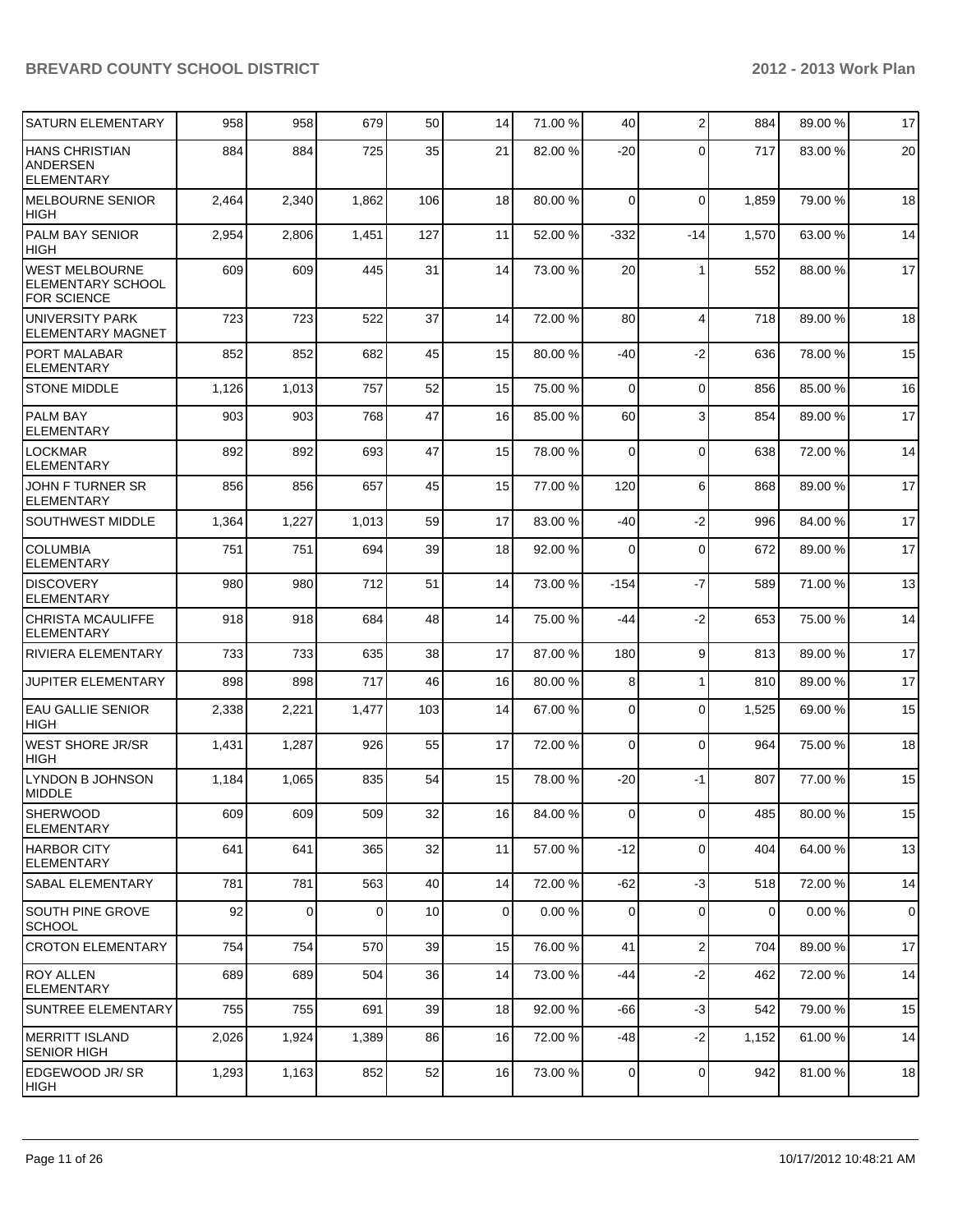| MILA ELEMENTARY                                                                    | 768   | 768   | 487   | 41  | 12 | 63.00 % | 0              | $\Omega$    | 539   | 70.00%  | 13 |
|------------------------------------------------------------------------------------|-------|-------|-------|-----|----|---------|----------------|-------------|-------|---------|----|
| <b>TROPICAL</b>                                                                    | 910   | 910   | 664   | 48  | 14 | 73.00 % | $\Omega$       | $\Omega$    | 556   | 61.00%  | 12 |
| ELEMENTARY                                                                         |       |       |       |     |    |         |                |             |       |         |    |
| <b>AUDUBON</b><br><b>ELEMENTARY</b>                                                | 743   | 743   | 516   | 39  | 13 | 69.00 % | $\Omega$       | $\mathbf 0$ | 414   | 56.00 % | 11 |
| <b>GARDENDALE</b><br><b>ELEMENTARY MAGNET</b>                                      | 681   | 681   | 418   | 34  | 12 | 61.00 % | $\overline{0}$ | $\mathbf 0$ | 452   | 66.00 % | 13 |
| <b>THOMAS JEFFERSON</b><br><b>MIDDLE</b>                                           | 942   | 847   | 632   | 42  | 15 | 75.00 % | $\Omega$       | $\Omega$    | 549   | 65.00 % | 13 |
| <b>LEWIS CARROLL</b><br>ELEMENTARY                                                 | 762   | 762   | 678   | 39  | 17 | 89.00 % | $-11$          | $\mathbf 0$ | 443   | 59.00 % | 11 |
| <b>COCOA BEACH JR/SR</b><br> HIGH                                                  | 1,678 | 1,510 | 1,257 | 71  | 18 | 83.00 % | $-166$         | $-7$        | 1,114 | 83.00 % | 17 |
| <b>THEODORE</b><br>ROOSEVELT<br>ELEMENTARY                                         | 629   | 629   | 417   | 32  | 13 | 66.00 % | $-14$          | $\mathbf 0$ | 380   | 62.00 % | 12 |
| <b>FREEDOM 7</b><br><b>ELEMENTARY SCHOOL</b><br>OF INTERNATIONAL<br><b>STUDIES</b> | 475   | 475   | 410   | 25  | 16 | 86.00 % | $\Omega$       | $\Omega$    | 414   | 87.00 % | 17 |
| <b>CAPE VIEW</b><br><b>ELEMENTARY</b>                                              | 551   | 551   | 344   | 29  | 12 | 62.00 % | $\overline{0}$ | $\mathbf 0$ | 404   | 73.00 % | 14 |
| <b>SATELLITE SENIOR</b><br><b>HIGH</b>                                             | 1,629 | 1,547 | 1,095 | 68  | 16 | 71.00 % | $-24$          | -1          | 1,250 | 82.00%  | 19 |
| <b>DELAURA MIDDLE</b>                                                              | 1,026 | 923   | 696   | 46  | 15 | 75.00 % | 0              | $\mathbf 0$ | 802   | 87.00 % | 17 |
| SPESSARD L HOLLAND<br>ELEMENTARY                                                   | 605   | 605   | 411   | 32  | 13 | 68.00 % | $\Omega$       | $\Omega$    | 404   | 67.00 % | 13 |
| <b>SEA PARK</b><br>ELEMENTARY                                                      | 439   | 439   | 343   | 23  | 15 | 78.00 % | 60             | 3           | 445   | 89.00 % | 17 |
| <b>SURFSIDE</b><br>ELEMENTARY                                                      | 479   | 479   | 377   | 25  | 15 | 79.00 % | 20             | 1           | 439   | 88.00 % | 17 |
| <b>OCEAN BREEZE</b><br>ELEMENTARY                                                  | 654   | 654   | 552   | 35  | 16 | 84.00 % | 0              | $\mathbf 0$ | 564   | 86.00 % | 16 |
| <b>INDIALANTIC</b><br><b>ELEMENTARY</b>                                            | 798   | 798   | 682   | 42  | 16 | 85.00 % | $\Omega$       | $\mathbf 0$ | 665   | 83.00 % | 16 |
| HERBERT C HOOVER<br><b>MIDDLE</b>                                                  | 732   | 658   | 544   | 33  | 16 | 83.00 % | 60             | 3           | 635   | 88.00 % | 18 |
| <b>GEMINI ELEMENTARY</b>                                                           | 723   | 723   | 528   | 37  | 14 | 73.00 % | -56            | $-2$        | 403   | 60.00 % | 12 |
| DR W J CREEL<br>ELEMENTARY                                                         | 1,154 | 1,154 | 813   | 34  | 24 | 70.00 % | 0              | $\pmb{0}$   | 889   | 77.00 % | 26 |
| ROBERT LOUIS<br>Istevenson<br> ELEMENTARY SCHOOL<br><b>OF THE ARTS</b>             | 573   | 573   | 431   | 28  | 15 | 75.00 % | $\Omega$       | $\Omega$    | 484   | 84.00%  | 17 |
| <b>ENTERPRISE</b><br><b>ELEMENTARY</b>                                             | 751   | 751   | 633   | 39  | 16 | 84.00 % | -44            | $-2$        | 505   | 71.00 % | 14 |
| <b>MEADOWLANE</b><br><b>PRIMARY ELEMENTARY</b>                                     | 824   | 824   | 785   | 47  | 17 | 95.00 % | $\overline{0}$ | $\mathbf 0$ | 673   | 82.00 % | 14 |
| SPACE COAST JR/SR<br> HIGH                                                         | 2,330 | 2,097 | 1,584 | 98  | 16 | 76.00 % | $-320$         | $-15$       | 1,132 | 64.00 % | 14 |
| LONGLEAF<br><b>ELEMENTARY</b>                                                      | 772   | 772   | 586   | 41  | 14 | 76.00 % | $\mathbf 0$    | $\mathbf 0$ | 478   | 62.00%  | 12 |
| <b>BAYSIDE SENIOR HIGH</b>                                                         | 2,491 | 2,366 | 1,357 | 104 | 13 | 57.00 % | $-95$          | -4          | 1,435 | 63.00 % | 14 |
| <b>WESTSIDE</b><br><b>ELEMENTARY</b>                                               | 857   | 857   | 811   | 44  | 18 | 95.00 % | 0              | $\mathbf 0$ | 686   | 80.00 % | 16 |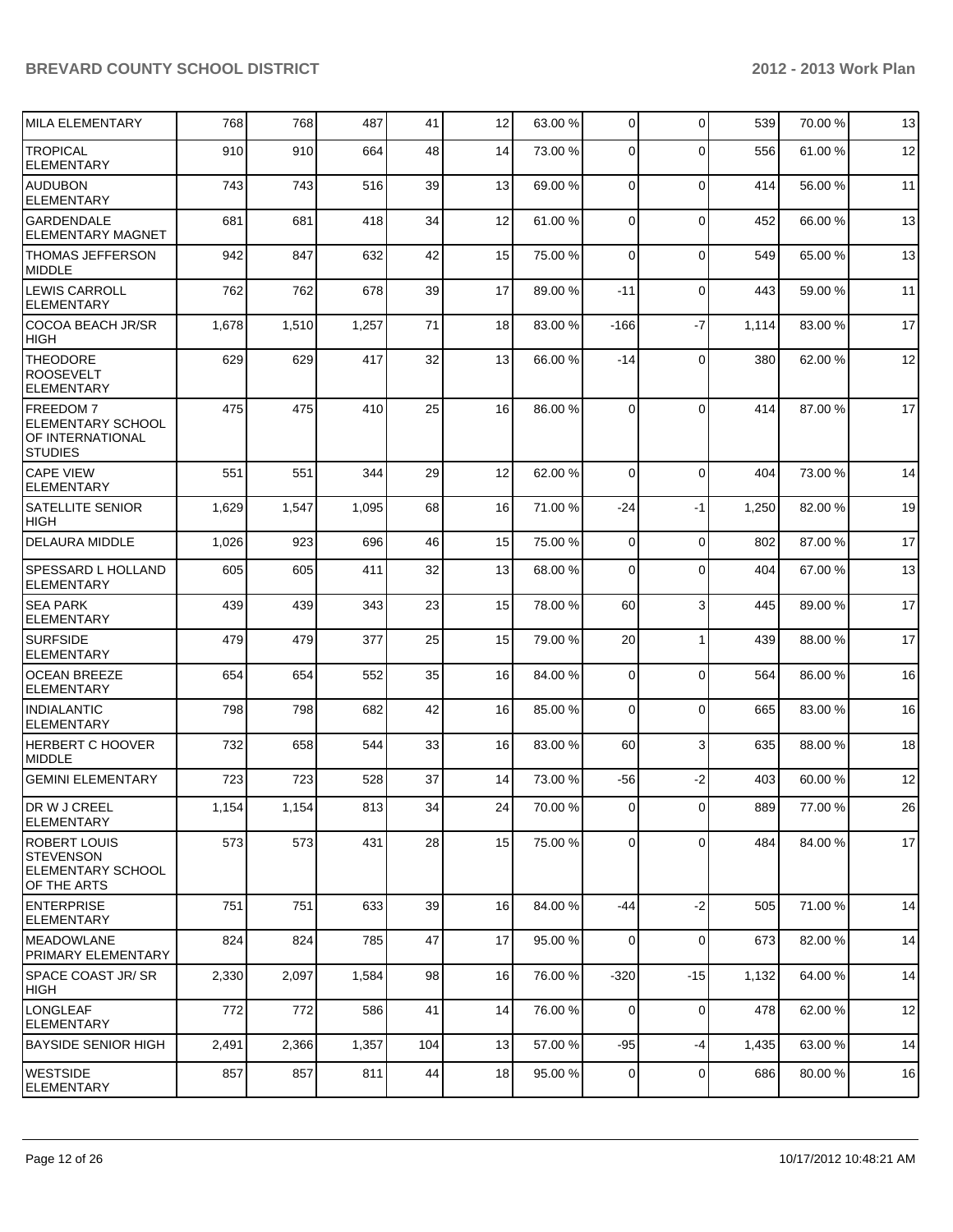| ICENTRAL MIDDLE                             | 1,694  | 1,524  | 1,261  | 72    | 18 <sub>1</sub> | 83.00 % |        |    | 1,193  | 78.00 % | 17 |
|---------------------------------------------|--------|--------|--------|-------|-----------------|---------|--------|----|--------|---------|----|
| IRALPH M WILLIAMS JR<br>IELEMENTARY         | 727    | 727    | 591    | 37    | 16              | 81.00 % | 28     |    | 682    | 90.00 % | 17 |
| IMANATEE<br>IELEMENTARY                     | 1,034  | 1,034  | 903    | 53    | 17              | 87.00 % | 146    | 8  | 1,075  | 91.00 % | 18 |
| IQUEST ELEMENTARY                           | 954    | 954    | 832    | 50    | 17              | 87.00 % | $-44$  | -2 | 701    | 77.00 % | 15 |
| IVIERA HIGH SCHOOL                          | 2,409  | 2,288  | 1,972  | 100   | 20 <sup>1</sup> | 86.00 % | 0      |    | 1,892  | 83.00 % | 19 |
| ISUNRISE ELEMENTARY                         | 895    | 895    | 760    | 47    | 16              | 85.00 % | 160    | 8  | 956    | 91.00 % | 17 |
| IMEADOWLANE<br>IINTERMEDIATE<br>IELEMENTARY | 1,136  | 1,136  | 996    | 55    | 18              | 88.00 % | $-132$ | -6 | 897    | 89.00 % | 18 |
| IHERITAGE HIGH                              | 2,446  | 2,323  | 1,676  | 100   | 17              | 72.00 % | 0      |    | 1,580  | 68.00 % | 16 |
|                                             | 88,970 | 85,603 | 63,904 | 4,196 | 15              | 74.65 % | $-385$ | -5 | 63,423 | 74.42%  | 15 |

The COFTE Projected Total (63,423) for 2016 - 2017 must match the Official Forecasted COFTE Total (63,422 ) for 2016 - 2017 before this section can be completed. In the event that the COFTE Projected Total does not match the Official forecasted COFTE, then the Balanced Projected COFTE Table should be used to balance COFTE.

| Projected COFTE for 2016 - 2017 |        |
|---------------------------------|--------|
| Elementary (PK-3)               | 19,488 |
| Middle $(4-8)$                  | 24,626 |
| High (9-12)                     | 19,309 |
|                                 | 63,422 |

| <b>Grade Level Type</b> | <b>Balanced Projected</b><br>COFTE for 2016 - 2017 |
|-------------------------|----------------------------------------------------|
| Elementary (PK-3)       |                                                    |
| Middle (4-8)            |                                                    |
| High (9-12)             |                                                    |
|                         | 63,423                                             |

## **Relocatable Replacement**

Number of relocatable classrooms clearly identified and scheduled for replacement in the school board adopted financially feasible 5-year district work program.

| Location                                 | 2012 - 2013 | $2013 - 2014$ | $2014 - 2015$ | 2015 - 2016 | $2016 - 2017$ | Year 5 Total |
|------------------------------------------|-------------|---------------|---------------|-------------|---------------|--------------|
| <b>Total Relocatable Replacements: I</b> | Λ           |               |               |             |               |              |

## **Charter Schools Tracking**

Information regarding the use of charter schools.

| Location-Type                | # Relocatable<br>units or<br>permanent<br>classrooms | Owner             | Year Started or I<br>Scheduled | <b>Student</b><br><b>Stations</b> | <b>Students</b><br>Enrolled | Years in<br>Contract | <b>Total Charter</b><br><b>Students</b><br>projected for<br>2016 - 2017 |
|------------------------------|------------------------------------------------------|-------------------|--------------------------------|-----------------------------------|-----------------------------|----------------------|-------------------------------------------------------------------------|
| Campus Charter               |                                                      | 16 <b>PRIVATE</b> | 2000                           | 200                               | 136 <sup>1</sup>            | 10 I                 | 145                                                                     |
| <b>IEducational Horizons</b> |                                                      | 3 PRIVATE         | 19981                          | 75                                | 93                          | 10 <sup>1</sup>      | 110                                                                     |
| Odyssey - PK - 8             |                                                      | 28 PRIVATE        | 1999                           | 528                               | 759 <b>I</b>                | 10 <sup>1</sup>      | 660                                                                     |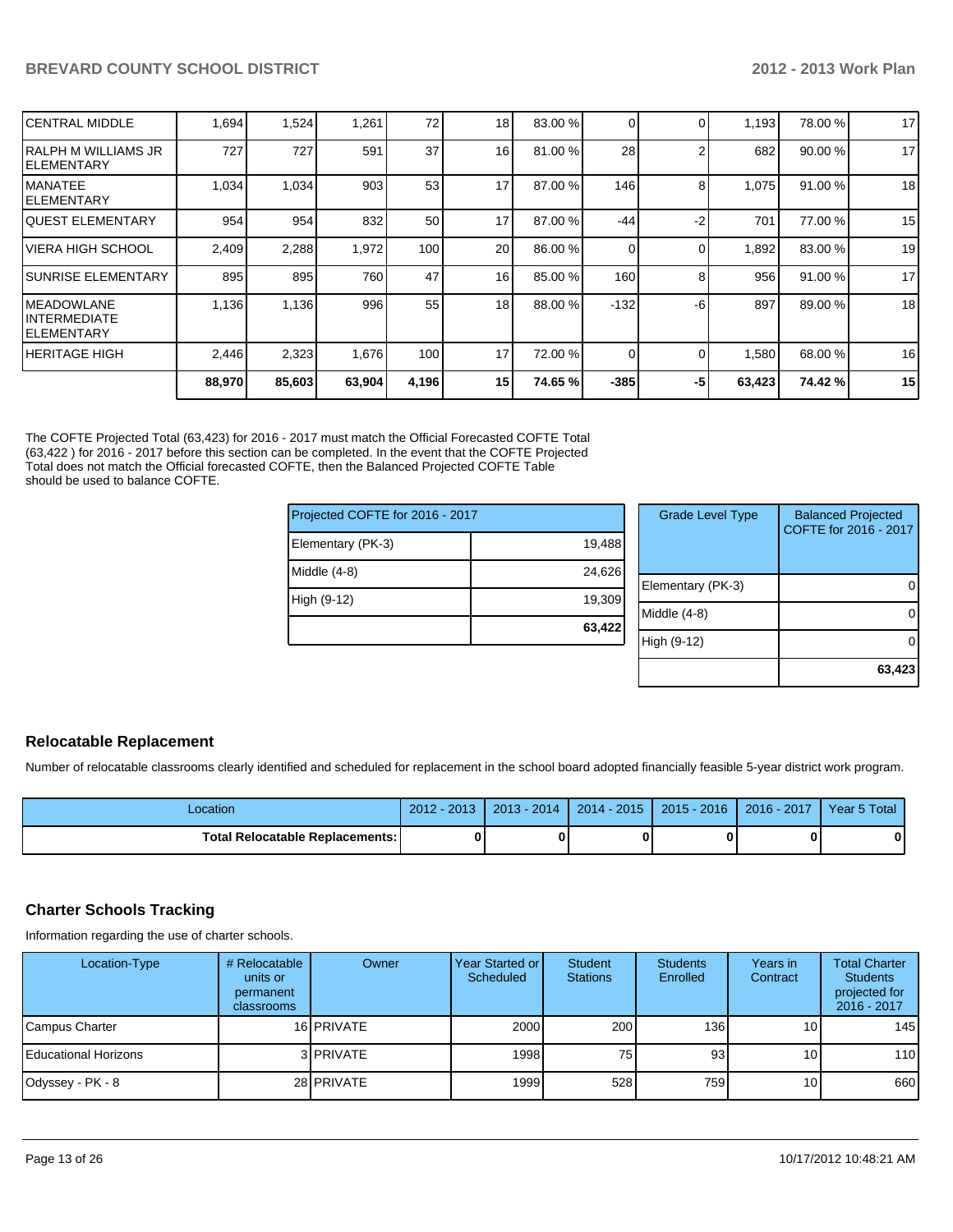| Palm Bay Academy K-8                 |     | 37 PRIVATE | 1998 | 680   | 514   | 10 I            | 574   |
|--------------------------------------|-----|------------|------|-------|-------|-----------------|-------|
| Imagine Schools at West<br>Melbourne |     | 27 PRIVATE | 1998 | 730 l | 208   | 51              | 409   |
| Royal Palm PK-3                      |     | 14 PRIVATE | 2000 | 200   | 279   | 10 <sup>1</sup> | 275   |
| Sculptor Elementary PK-8             |     | 27 PRIVATE | 1999 | 423   | 514   | 10 <sup>1</sup> | 507   |
|                                      | 152 |            |      | 2,836 | 2,503 |                 | 2,680 |

## **Special Purpose Classrooms Tracking**

The number of classrooms that will be used for certain special purposes in the current year, by facility and type of classroom, that the district will, 1), not use for educational purposes, and 2), the co-teaching classrooms that are not open plan classrooms and will be used for educational purposes.

| School                                         | <b>School Type</b> | # of Elementary<br>K-3 Classrooms | # of Middle 4-8<br><b>Classrooms</b> | # of High 9-12<br><b>Classrooms</b> | # of ESE<br>Classrooms | # of Combo<br><b>Classrooms</b> | <b>Total</b><br>Classrooms |
|------------------------------------------------|--------------------|-----------------------------------|--------------------------------------|-------------------------------------|------------------------|---------------------------------|----------------------------|
| <b>IMPERIAL ESTATES</b><br><b>ELEMENTARY</b>   | Educational        |                                   |                                      | ∩                                   | <sup>0</sup>           | $\Omega$                        | $\overline{2}$             |
| IASTRONAUT SENIOR HIGH                         | Educational        | 0                                 | 0                                    |                                     |                        | $\Omega$                        | $\overline{2}$             |
| <b>SPESSARD L HOLLAND</b><br><b>ELEMENTARY</b> | Educational        |                                   | 0                                    |                                     | $\Omega$               | 0                               | 1 <sup>1</sup>             |
| <b>TITUSVILLE HIGH</b>                         | Educational        | 0                                 | 0                                    |                                     | 0                      | $\Omega$                        | $\overline{2}$             |
| <b>JAMES MADISON MIDDLE</b>                    | Educational        | U                                 | $\overline{2}$                       | $\Omega$                            |                        | $\Omega$                        | 3                          |
| MIMS ELEMENTARY                                | Educational        |                                   | 0                                    | ∩                                   | U                      | 0                               | 3                          |
| <b>EAU GALLIE SENIOR HIGH</b>                  | Educational        | 0                                 | 0                                    |                                     | $\Omega$               | $\overline{0}$                  | 4                          |
| <b>WEST SHORE JR/SR HIGH</b>                   | Educational        | U                                 | 0                                    |                                     | $\Omega$               |                                 | $\mathbf{1}$               |
| LYNDON B JOHNSON MIDDLE                        | Educational        | 0                                 | 3                                    | ∩                                   | $\Omega$               | $\overline{0}$                  | $\overline{3}$             |
| <b>BAYSIDE SENIOR HIGH</b>                     | Educational        | 0                                 | 0                                    |                                     | 0                      | $\Omega$                        | $\mathbf{1}$               |
| <b>WESTSIDE ELEMENTARY</b>                     | Educational        | 3                                 | 0                                    | $\Omega$                            | $\Omega$               | $\Omega$                        | 3                          |
| MANATEE ELEMENTARY                             | Educational        | U                                 | 2                                    |                                     | U                      | 0                               | $\sqrt{2}$                 |
| <b>CLEARLAKE MIDDLE</b>                        | Educational        | 0                                 |                                      | $\Omega$                            | $\Omega$               | $\overline{0}$                  | $\mathbf{1}$               |
| IMELBOURNE SENIOR HIGH                         | Educational        | $\Omega$                          | $\Omega$                             |                                     | $\Omega$               | 0                               | $\overline{2}$             |
| IPALM BAY SENIOR HIGH                          | Educational        | $\Omega$                          | 0                                    | 6                                   | $\Omega$               | $\Omega$                        | 6                          |
| <b>AUDUBON ELEMENTARY</b>                      | Educational        |                                   |                                      |                                     | $\Omega$               | $\Omega$                        | $\overline{2}$             |
| <b>THEODORE ROOSEVELT</b><br><b>ELEMENTARY</b> | Educational        |                                   |                                      |                                     | $\Omega$               | 0                               | $\overline{4}$             |
| <b>HERITAGE HIGH</b>                           | Educational        | U                                 | 0                                    |                                     | $\Omega$               | $\Omega$                        | $\mathbf{1}$               |
| <b>Total Educational Classrooms:</b>           |                    | 12                                | 11                                   | 17                                  |                        | 1                               | 43                         |

| School                 | School Type                          | $\vert \#$ of Elementary $\vert \#$ of Middle 4-8<br>K-3 Classrooms I | <b>Classrooms</b> | # of High $9-12$<br><b>Classrooms</b> | # of $ESE$<br><b>Classrooms</b> | # of Combo<br><b>Classrooms</b> | <b>Total</b><br><b>Classrooms</b> |
|------------------------|--------------------------------------|-----------------------------------------------------------------------|-------------------|---------------------------------------|---------------------------------|---------------------------------|-----------------------------------|
| IWEST SHORE JR/SR HIGH | Co-Teaching                          |                                                                       |                   |                                       |                                 |                                 |                                   |
| ISTONE MIDDLE          | Co-Teaching                          |                                                                       |                   |                                       |                                 |                                 | 4                                 |
|                        | <b>Total Co-Teaching Classrooms:</b> |                                                                       |                   |                                       |                                 |                                 | 5                                 |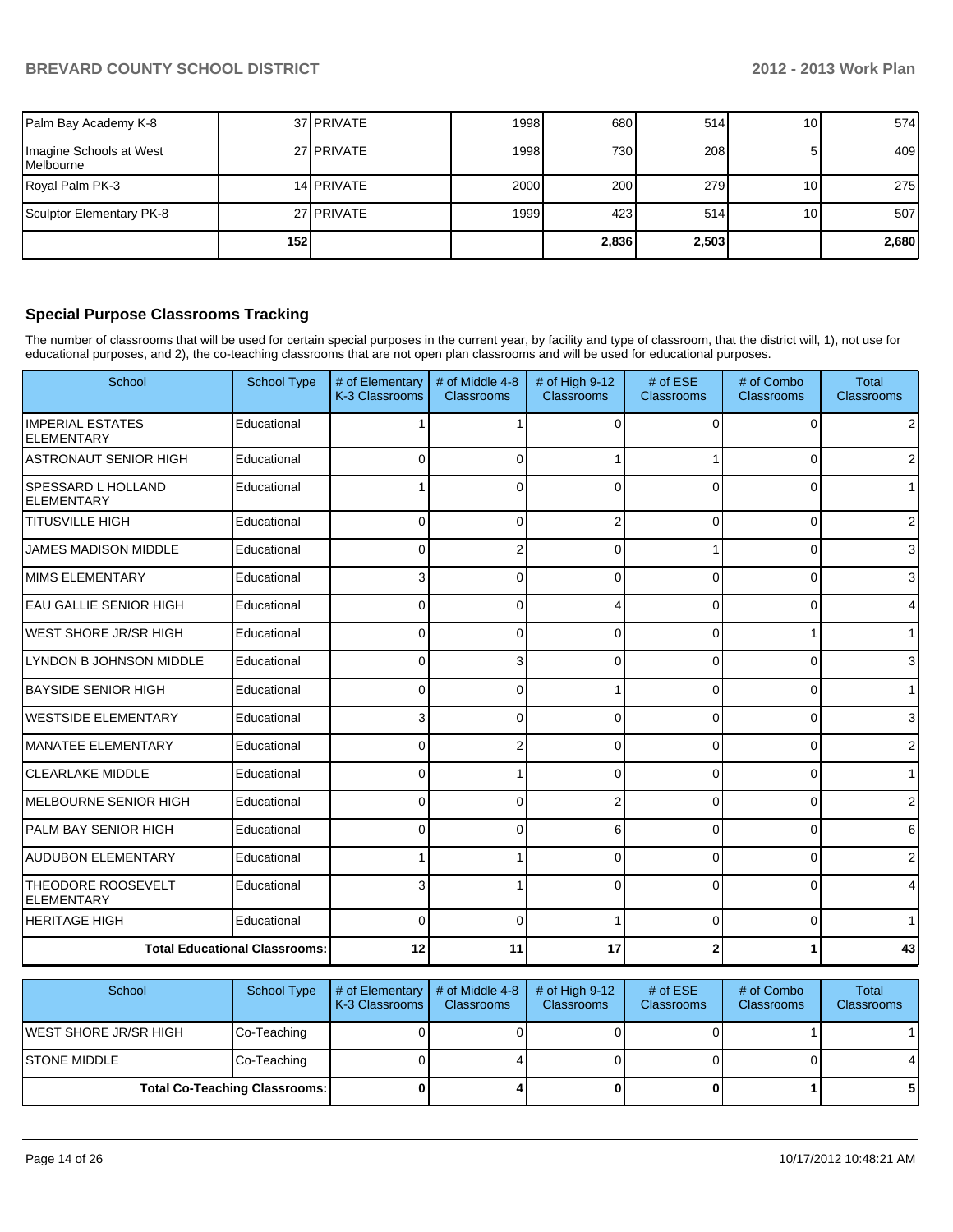#### **Infrastructure Tracking**

**Necessary offsite infrastructure requirements resulting from expansions or new schools. This section should include infrastructure information related to capacity project schedules and other project schedules (Section 4).**

The District has no plans for expansions or new schools in the next five years, therefore there are no offsite infrastructure requirements.

**Proposed location of planned facilities, whether those locations are consistent with the comprehensive plans of all affected local governments, and recommendations for infrastructure and other improvements to land adjacent to existing facilities. Provisions of 1013.33(12), (13) and (14) and 1013.36 must be addressed for new facilities planned within the 1st three years of the plan (Section 5).**

The District has no plans for expansions or new schools in the next five years, therefore there are no conflicts with local government comprehensive plans.

**Consistent with Comp Plan?** Yes

#### **Net New Classrooms**

The number of classrooms, by grade level and type of construction, that were added during the last fiscal year.

| List the net new classrooms added in the 2011 - 2012 fiscal year.                                                                                       |                              |                                   |                                | List the net new classrooms to be added in the 2012 - 2013 fiscal<br>Ivear. |                               |                             |                                 |                        |
|---------------------------------------------------------------------------------------------------------------------------------------------------------|------------------------------|-----------------------------------|--------------------------------|-----------------------------------------------------------------------------|-------------------------------|-----------------------------|---------------------------------|------------------------|
| "Classrooms" is defined as capacity carrying classrooms that are added to increase<br>capacity to enable the district to meet the Class Size Amendment. |                              |                                   |                                | Totals for fiscal year 2012 - 2013 should match totals in Section 15A.      |                               |                             |                                 |                        |
| Location                                                                                                                                                | $2011 - 2012$ #<br>Permanent | $2011 - 2012$ #<br><b>Modular</b> | $2011 - 2012$ #<br>Relocatable | $2011 - 2012$<br>Total                                                      | $2012 - 2013 \#$<br>Permanent | $2012 - 2013 \#$<br>Modular | $2012 - 2013 \#$<br>Relocatable | $2012 - 2013$<br>Total |
| Elementary (PK-3)                                                                                                                                       |                              |                                   |                                |                                                                             |                               |                             |                                 |                        |
| Middle (4-8)                                                                                                                                            |                              |                                   |                                |                                                                             |                               |                             |                                 |                        |
| High (9-12)                                                                                                                                             |                              |                                   |                                |                                                                             |                               |                             |                                 |                        |
|                                                                                                                                                         |                              |                                   |                                |                                                                             |                               |                             |                                 |                        |

#### **Relocatable Student Stations**

Number of students that will be educated in relocatable units, by school, in the current year, and the projected number of students for each of the years in the workplan.

| <b>Site</b>                     | $2012 - 2013$ | $2013 - 2014$ | $2014 - 2015$ | $2015 - 2016$ | $2016 - 2017$ | 5 Year Average |
|---------------------------------|---------------|---------------|---------------|---------------|---------------|----------------|
| ISOUTH LAKE ELEMENTARY          | 66            | 66            | 66            | 66            | 66            | 66             |
| IANDREW JACKSON MIDDLE          |               |               |               |               | 0             | $\mathbf 0$    |
| IIMPERIAL ESTATES ELEMENTARY    |               | 40            | 80            | 120           | 160           | 80             |
| IASTRONAUT SENIOR HIGH          | 25            | 25            | 25            | 25            | 25            | 25             |
| <b>IPINEWOOD ELEMENTARY</b>     |               |               |               |               | <sup>0</sup>  | 0              |
| ICHALLENGER 7 ELEMENTARY        |               |               |               |               |               | 0              |
| <b>ICAPE VIEW ELEMENTARY</b>    |               |               |               |               |               | $\mathbf 0$    |
| IGARDENDALE ELEMENTARY MAGNET   |               |               |               |               | <sup>0</sup>  | $\mathbf 0$    |
| <b>ITHOMAS JEFFERSON MIDDLE</b> |               |               |               |               | 0             | $\mathbf 0$    |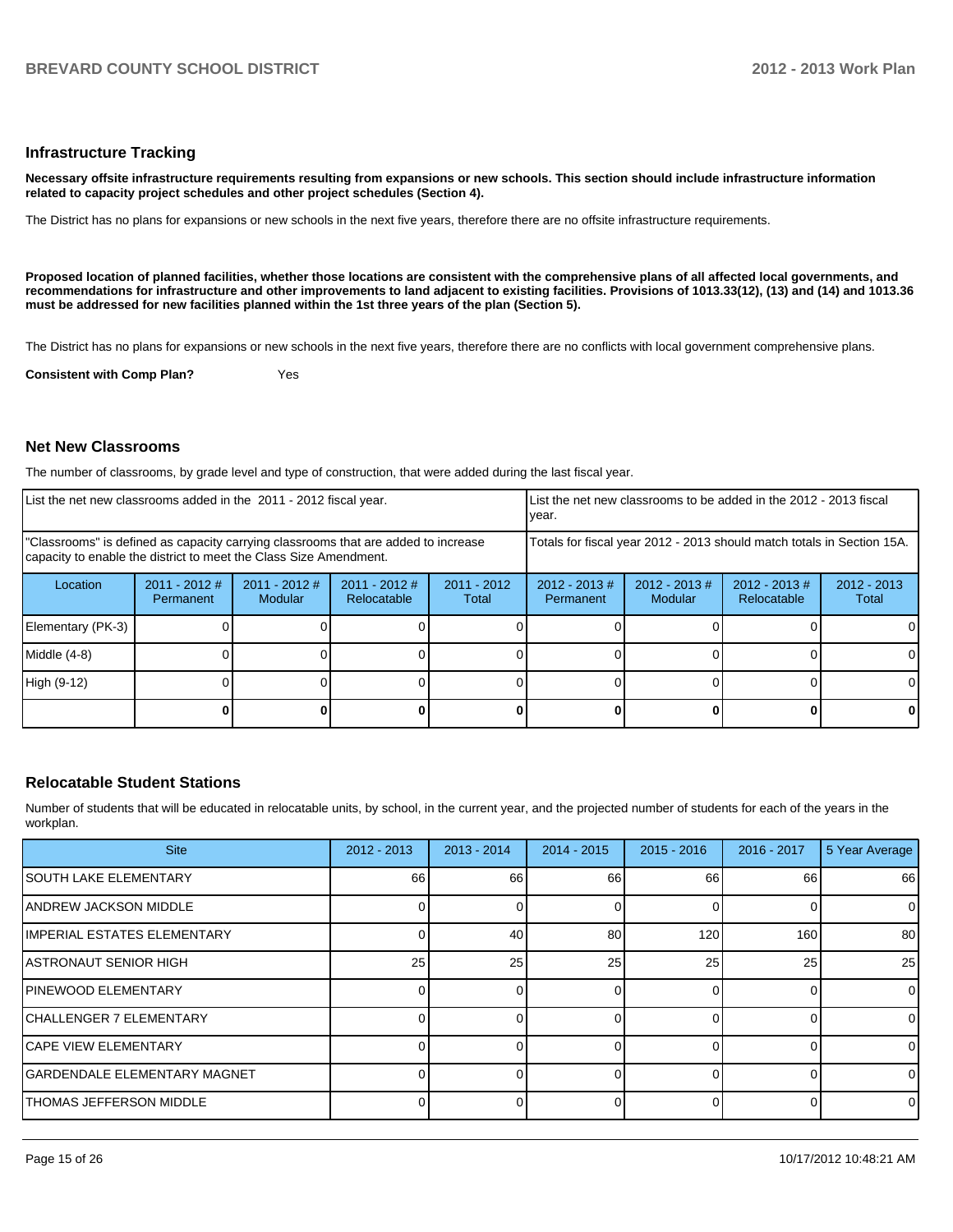| LEWIS CARROLL ELEMENTARY                                              | 0   | $\overline{0}$ | $\overline{0}$ | 0        | $\mathbf 0$ | $\mathsf 0$ |
|-----------------------------------------------------------------------|-----|----------------|----------------|----------|-------------|-------------|
| COCOA BEACH JR/SR HIGH                                                | 400 | 350            | 300            | 250      | 225         | 305         |
| THEODORE ROOSEVELT ELEMENTARY                                         | 0   | 0              | $\Omega$       | 0        | 0           | $\mathbf 0$ |
| <b>FREEDOM 7 ELEMENTARY SCHOOL OF</b><br><b>INTERNATIONAL STUDIES</b> | 22  | 22             | 22             | 22       | 22          | 22          |
| PALM BAY SENIOR HIGH                                                  | 350 | 275            | 200            | 125      | 75          | 205         |
| <b>WEST MELBOURNE ELEMENTARY SCHOOL FOR</b><br><b>SCIENCE</b>         | 0   | $\Omega$       | 20             | 20       | 20          | 12          |
| UNIVERSITY PARK ELEMENTARY MAGNET                                     | 44  | 64             | 84             | 104      | 124         | 84          |
| PORT MALABAR ELEMENTARY                                               | 84  | 62             | 62             | 42       | 42          | 58          |
| <b>STONE MIDDLE</b>                                                   | 0   | 0              | $\Omega$       | 0        | 0           | $\mathbf 0$ |
| <b>AUDUBON ELEMENTARY</b>                                             | 0   | $\Omega$       | $\Omega$       | 0        | 0           | $\mathbf 0$ |
| <b>FAIRGLEN ELEMENTARY</b>                                            | 0   | $\Omega$       | $\Omega$       | $\Omega$ | 0           | $\mathbf 0$ |
| JOHN F KENNEDY MIDDLE                                                 | 154 | 176            | 176            | 176      | 176         | 172         |
| <b>COCOA SENIOR HIGH</b>                                              | 0   | $\Omega$       | $\Omega$       | 0        | $\Omega$    | $\mathbf 0$ |
| <b>SATURN ELEMENTARY</b>                                              | 128 | 148            | 148            | 148      | 168         | 148         |
| HANS CHRISTIAN ANDERSEN ELEMENTARY                                    | 44  | 44             | 444            | 44       | 44          | 124         |
| <b>MELBOURNE SENIOR HIGH</b>                                          | 0   | $\mathbf 0$    | $\Omega$       | 0        | 0           | $\mathbf 0$ |
| <b>ROCKLEDGE SENIOR HIGH</b>                                          | 75  | 75             | 75             | 75       | 75          | 75          |
| <b>CLEARLAKE MIDDLE</b>                                               | 0   | 0              | $\Omega$       | $\Omega$ | $\Omega$    | $\mathbf 0$ |
| <b>CAMBRIDGE ELEMENTARY</b>                                           | 116 | 116            | 116            | 116      | 116         | 116         |
| <b>ENDEAVOUR ELEMENTARY MAGNET</b>                                    | 138 | 138            | 160            | 160      | 182         | 156         |
| <b>GOLFVIEW ELEMENTARY MAGNET</b>                                     | 88  | 108            | 128            | 148      | 168         | 128         |
| RONALD MCNAIR MIDDLE MAGNET                                           | 0   | 22             | 44             | 66       | 88          | 44          |
| <b>SUNRISE ELEMENTARY</b>                                             | 0   | 40             | 80             | 120      | 160         | 80          |
| MANATEE ELEMENTARY                                                    | 154 | 194            | 234            | 274      | 314         | 234         |
| <b>WESTSIDE ELEMENTARY</b>                                            | 22  | 22             | 22             | 22       | 22          | 22          |
| <b>CENTRAL MIDDLE</b>                                                 | 0   | 0              | $\Omega$       | 0        | 0           | $\mathbf 0$ |
| RALPH M WILLIAMS JR ELEMENTARY                                        | 88  | 108            | 108            | 128      | 128         | 112         |
| <b>VIERA HIGH SCHOOL</b>                                              | 150 | 75             | 25             | 0        | 0           | 50          |
| MEADOWLANE INTERMEDIATE ELEMENTARY                                    | 242 | 220            | 176            | 164      | 120         | 184         |
| <b>ENTERPRISE ELEMENTARY</b>                                          | 44  | 44             | 22             | 22       | 0           | 26          |
| MEADOWLANE PRIMARY ELEMENTARY                                         | 0   | 0              | $\mathbf 0$    | 0        | 0           | $\mathbf 0$ |
| <b>SPACE COAST JR/ SR HIGH</b>                                        | 355 | 259            | 163            | 67       | 0           | 169         |
| LONGLEAF ELEMENTARY                                                   | 0   | 0              | $\mathbf 0$    | 0        | 0           | $\mathbf 0$ |
| <b>BAYSIDE SENIOR HIGH</b>                                            | 100 | 75             | 50             | 25       | 0           | 50          |
| EDGEWOOD JR/SR HIGH                                                   | 141 | 141            | 141            | 141      | 141         | 141         |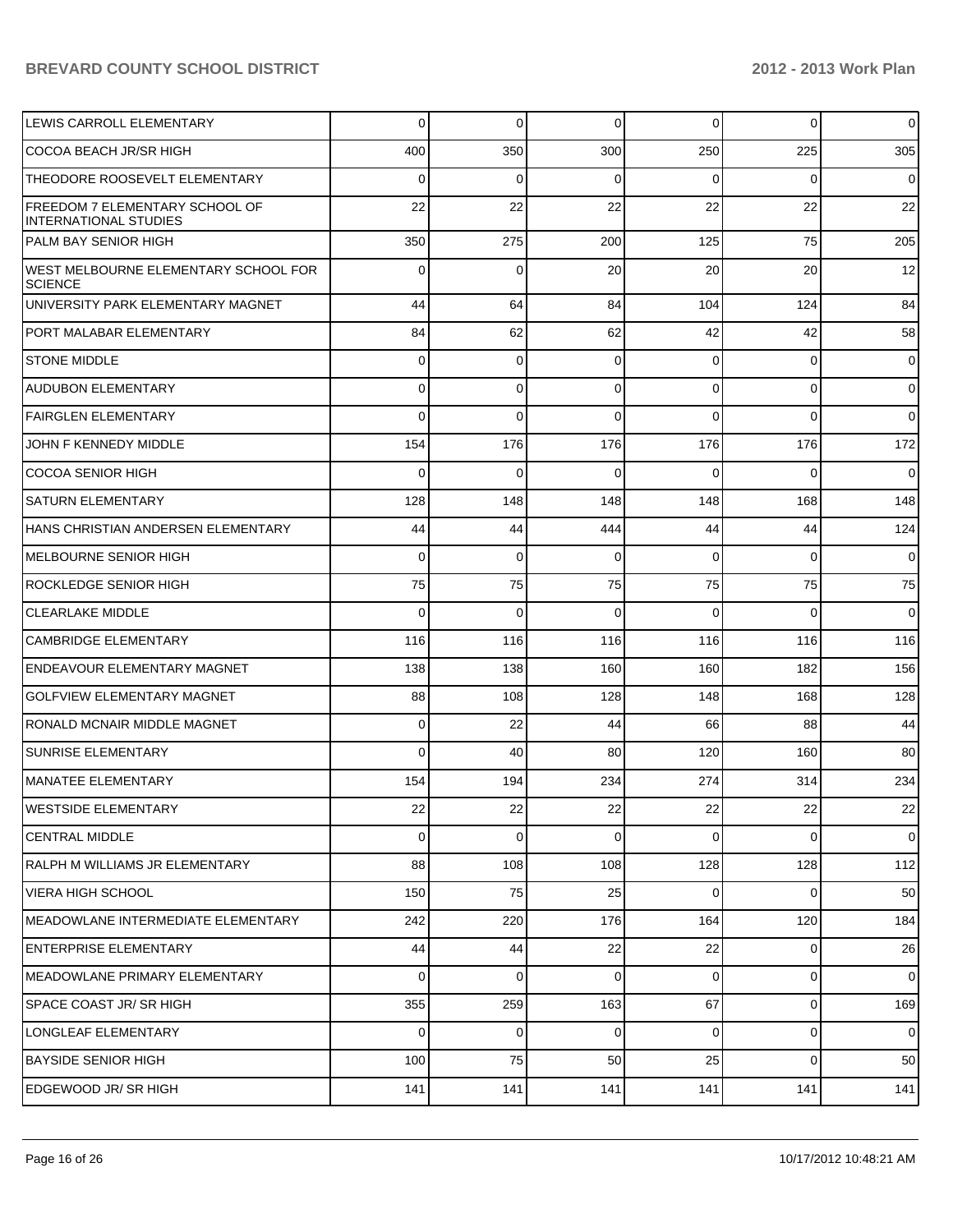| <b>MILA ELEMENTARY</b>                                                | $\overline{0}$ | 0           | 0              | $\overline{0}$ | 0            | $\overline{0}$ |
|-----------------------------------------------------------------------|----------------|-------------|----------------|----------------|--------------|----------------|
| <b>TROPICAL ELEMENTARY</b>                                            | 0              | 0           | 0              | 0              | 0            | 0              |
| <b>ROBERT LOUIS STEVENSON ELEMENTARY</b><br><b>SCHOOL OF THE ARTS</b> | 0              | 0           | 0              | 0              | $\Omega$     | $\overline{0}$ |
| <b>SABAL ELEMENTARY</b>                                               | 102            | 80          | 60             | 40             | 40           | 64             |
| <b>SOUTH PINE GROVE SCHOOL</b>                                        | 0              | 0           | 0              | $\Omega$       | 0            | $\overline{0}$ |
| <b>CROTON ELEMENTARY</b>                                              | 44             | 64          | 64             | 84             | 84           | 68             |
| <b>ROY ALLEN ELEMENTARY</b>                                           | 44             | 22          | 22             | $\overline{0}$ | 0            | 18             |
| <b>SUNTREE ELEMENTARY</b>                                             | 66             | 44          | 44             | 22             | $\mathbf 0$  | 35             |
| MERRITT ISLAND SENIOR HIGH                                            | 50             | 50          | 25             | 25             | $\Omega$     | 30             |
| EAU GALLIE SENIOR HIGH                                                | 250            | 250         | 250            | 250            | 250          | 250            |
| <b>WEST SHORE JR/SR HIGH</b>                                          | 197            | 197         | 197            | 197            | 197          | 197            |
| LYNDON B JOHNSON MIDDLE                                               | 22             | 22          | 0              | $\Omega$       | 0            | 9              |
| <b>SHERWOOD ELEMENTARY</b>                                            | $\Omega$       | $\mathbf 0$ | $\Omega$       | $\Omega$       | $\Omega$     | $\overline{0}$ |
| HARBOR CITY ELEMENTARY                                                | 176            | 176         | 176            | 176            | 176          | 176            |
| <b>SOUTHWEST MIDDLE</b>                                               | 44             | 22          | 22             | $\Omega$       | $\Omega$     | 18             |
| <b>COLUMBIA ELEMENTARY</b>                                            | 66             | 66          | 66             | 66             | 66           | 66             |
| <b>DISCOVERY ELEMENTARY</b>                                           | 154            | 110         | 66             | 22             | $\Omega$     | 70             |
| CHRISTA MCAULIFFE ELEMENTARY                                          | 164            | 142         | 142            | 120            | 120          | 138            |
| <b>RIVIERA ELEMENTARY</b>                                             | 44             | 104         | 144            | 184            | 224          | 140            |
| JUPITER ELEMENTARY                                                    | 106            | 126         | 126            | 126            | 126          | 122            |
| <b>COQUINA ELEMENTARY</b>                                             | 66             | 66          | 66             | 66             | 66           | 66             |
| MIMS ELEMENTARY                                                       | $\overline{0}$ | 0           | 0              | $\Omega$       | 0            | $\overline{0}$ |
| <b>CULYER SCHOOL</b>                                                  | $\Omega$       | $\mathbf 0$ | $\Omega$       | $\Omega$       | $\Omega$     | $\overline{0}$ |
| PALM BAY ELEMENTARY                                                   | 66             | 86          | 106            | 126            | 126          | 102            |
| ILOCKMAR ELEMENTARY                                                   | $\overline{0}$ | 0           | $\overline{0}$ | $\overline{0}$ | $\mathbf{0}$ | $\overline{0}$ |
| JOHN F TURNER SR ELEMENTARY                                           | 44             | 84          | 104            | 144            | 164          | 108            |
| <b>QUEST ELEMENTARY</b>                                               | 44             | 44          | 22             | 22             | 0            | 26             |
| <b>TITUSVILLE HIGH</b>                                                | $\overline{0}$ | 0           | 0              | $\overline{0}$ | $\mathbf 0$  | $\overline{0}$ |
| OAK PARK ELEMENTARY                                                   | $\overline{0}$ | 0           | 0              | $\overline{0}$ | 0            | $\overline{0}$ |
| <b>JAMES MADISON MIDDLE</b>                                           | $\overline{0}$ | 0           | 0              | $\overline{0}$ | 0            | $\overline{0}$ |
| <b>APOLLO ELEMENTARY</b>                                              | $\Omega$       | 0           | 0              | $\overline{0}$ | $\mathbf 0$  | $\overline{0}$ |
| <b>RIVERVIEW ELEMENTARY MAGNET</b>                                    | $\Omega$       | 0           | $\Omega$       | $\Omega$       | 0            | $\overline{0}$ |
| <b>OCEAN BREEZE ELEMENTARY</b>                                        | 156            | 156         | 156            | 156            | 156          | 156            |
| INDIALANTIC ELEMENTARY                                                | 44             | 44          | 44             | 44             | 44           | 44             |
| <b>HERBERT C HOOVER MIDDLE</b>                                        | $\overline{0}$ | 22          | 44             | 66             | 66           | 40             |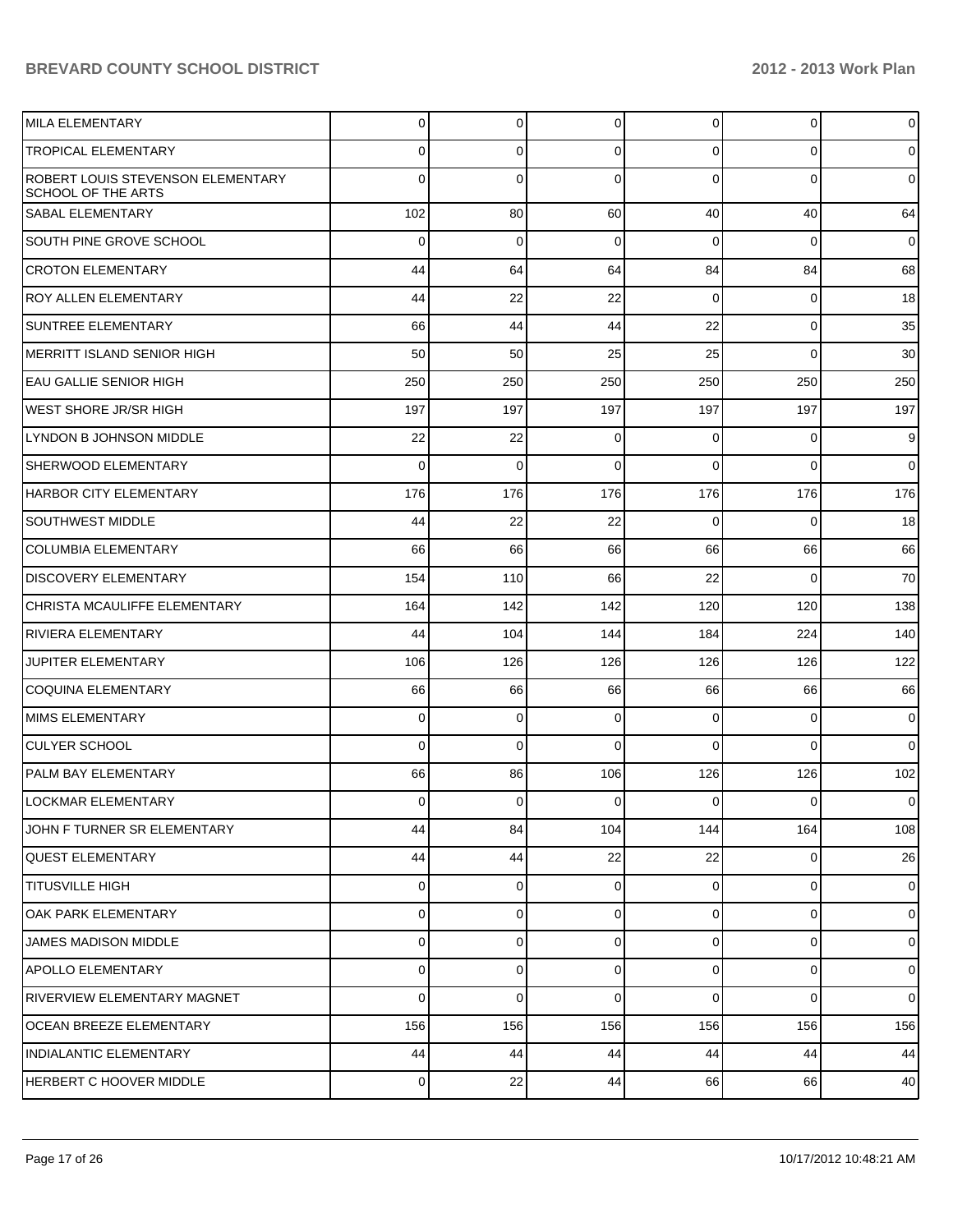| <b>GEMINI ELEMENTARY</b>                  | 44    | 44              | 22    | 22    |       | 26             |
|-------------------------------------------|-------|-----------------|-------|-------|-------|----------------|
| IDR W J CREEL ELEMENTARY                  | 66    | 66              | 66    | 66    | 66    | 66             |
| <b>ATLANTIS ELEMENTARY</b>                |       |                 |       | ∩     |       | $\overline{0}$ |
| ISATELLITE SENIOR HIGH                    | 25    |                 |       | 0     |       | 5              |
| IDELAURA MIDDLE                           |       |                 |       |       |       | $\overline{0}$ |
| ISPESSARD L HOLLAND ELEMENTARY            |       |                 |       | ∩     |       | $\overline{0}$ |
| ISEA PARK ELEMENTARY                      |       | 20 <sup>1</sup> | 40    | 60    | 60    | 36             |
| <b>ISURFSIDE ELEMENTARY</b>               | 40    | 40              | 40    | 60    | 60    | 48             |
| IHERITAGE HIGH                            |       |                 |       | 0     |       | $\Omega$       |
|                                           |       |                 |       |       |       |                |
| Totals for BREVARD COUNTY SCHOOL DISTRICT |       |                 |       |       |       |                |
| Total students in relocatables by year.   | 5.154 | 5.056           | 5.285 | 4.814 | 4.752 | 5.012          |

| Total students in relocatables by year.           | 5.154  | 5,056  | 5.285  | 4.814  | 4.7521  | 5,012  |
|---------------------------------------------------|--------|--------|--------|--------|---------|--------|
| Total number of COFTE students projected by year. | 63.913 | 63,849 | 63.686 | 63.485 | 63.4221 | 63,671 |
| Percent in relocatables by year.                  | 8%     | 8 % I  | 8 % I  | 8%     | 7 % I   | $8\%$  |

# **Leased Facilities Tracking**

Exising leased facilities and plans for the acquisition of leased facilities, including the number of classrooms and student stations, as reported in the educational plant survey, that are planned in that location at the end of the five year workplan.

| Location                     | # of Leased<br>Classrooms 2012 -<br>2013 | <b>FISH Student</b><br><b>Stations</b> | Owner | # of Leased<br>Classrooms 2016 -<br>2017 | <b>FISH Student</b><br><b>Stations</b> |
|------------------------------|------------------------------------------|----------------------------------------|-------|------------------------------------------|----------------------------------------|
| <b>TITUSVILLE HIGH</b>       | U                                        |                                        |       | 0                                        | 01                                     |
| lOAK PARK ELEMENTARY         | $\Omega$                                 | 0                                      |       | $\Omega$                                 | 01                                     |
| <b>JAMES MADISON MIDDLE</b>  | $\Omega$                                 | 0                                      |       | 0                                        | $\overline{0}$                         |
| IAPOLLO ELEMENTARY           | $\Omega$                                 | <sup>0</sup>                           |       | $\Omega$                                 | $\overline{0}$                         |
| IRIVERVIEW ELEMENTARY MAGNET | $\Omega$                                 | <sup>0</sup>                           |       | O                                        | 0                                      |
| COQUINA ELEMENTARY           | $\Omega$                                 | O                                      |       | 0                                        | $\overline{0}$                         |
| <b>MIMS ELEMENTARY</b>       | $\Omega$                                 | ∩                                      |       | $\Omega$                                 | $\overline{0}$                         |
| <b>CULYER SCHOOL</b>         | U                                        |                                        |       | 0                                        | $\overline{0}$                         |
| <b>SOUTH LAKE ELEMENTARY</b> | $\Omega$                                 |                                        |       | $\Omega$                                 | $\overline{0}$                         |
| <b>ANDREW JACKSON MIDDLE</b> | U                                        |                                        |       | 0                                        | $\overline{0}$                         |
| IIMPERIAL ESTATES ELEMENTARY | U                                        |                                        |       | 0                                        | $\overline{0}$                         |
| IASTRONAUT SENIOR HIGH       | U                                        | ∩                                      |       | $\Omega$                                 | $\overline{0}$                         |
| <b>IPINEWOOD ELEMENTARY</b>  | 0                                        | 0                                      |       | 0                                        | $\overline{0}$                         |
| ICHALLENGER 7 ELEMENTARY     | $\Omega$                                 | <sup>0</sup>                           |       | 0                                        | 0l                                     |
| IATLANTIS ELEMENTARY         | $\Omega$                                 | 0                                      |       | $\Omega$                                 | 0                                      |
| IROCKLEDGE SENIOR HIGH       | $\Omega$                                 | $\Omega$                               |       | 0                                        | $\overline{0}$                         |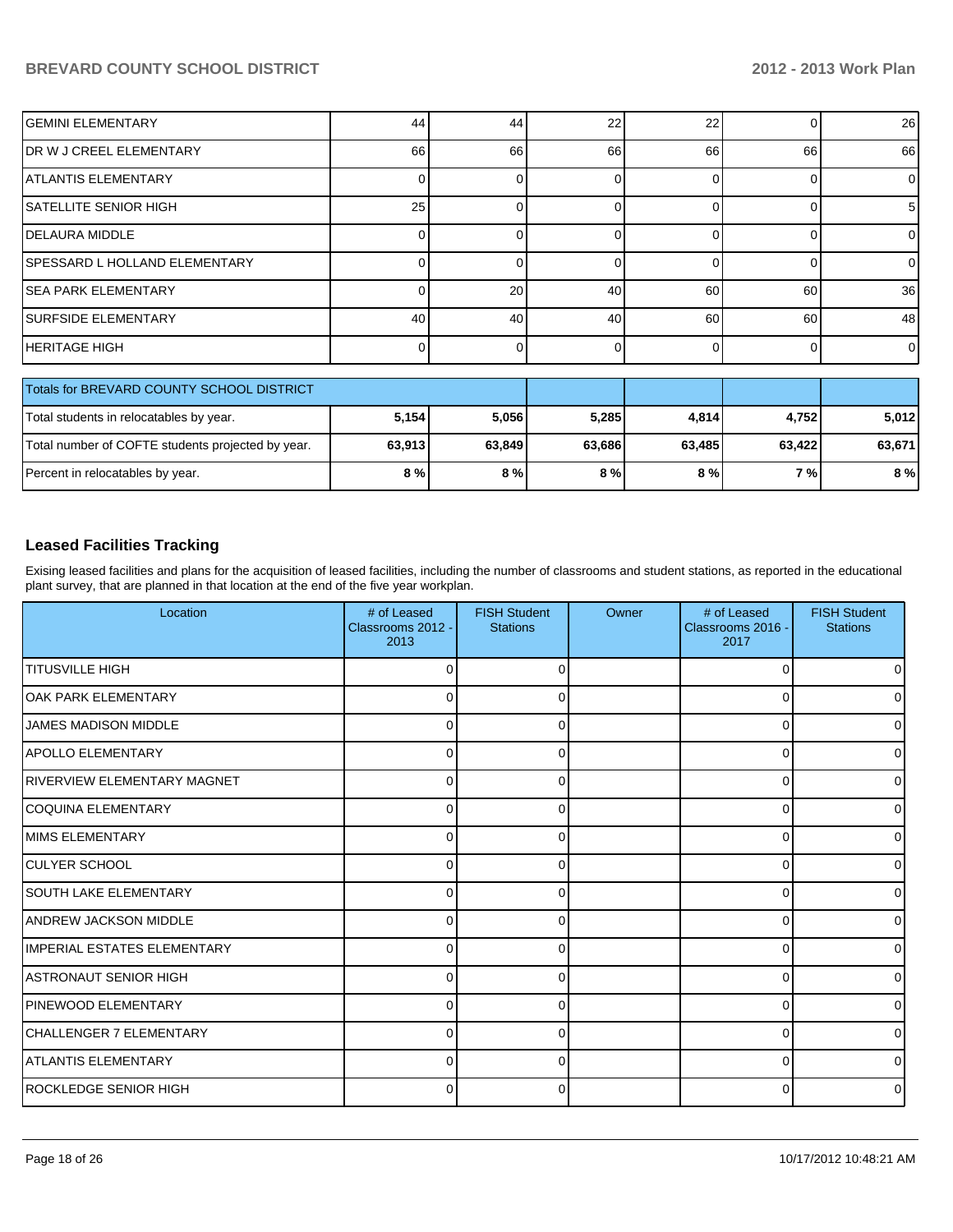| <b>CLEARLAKE MIDDLE</b>                                | 0        | 0 | 0 |  |
|--------------------------------------------------------|----------|---|---|--|
| CAMBRIDGE ELEMENTARY                                   |          | O | 0 |  |
| ENDEAVOUR ELEMENTARY MAGNET                            |          |   | 0 |  |
| <b>GOLFVIEW ELEMENTARY MAGNET</b>                      | 0        | C | 0 |  |
| RONALD MCNAIR MIDDLE MAGNET                            |          | O | 0 |  |
| <b>FAIRGLEN ELEMENTARY</b>                             | 0        | C | 0 |  |
| JOHN F KENNEDY MIDDLE                                  |          | O | 0 |  |
| COCOA SENIOR HIGH                                      | 0        | 0 | 0 |  |
| <b>SATURN ELEMENTARY</b>                               |          | O | 0 |  |
| HANS CHRISTIAN ANDERSEN ELEMENTARY                     | 0        | 0 | 0 |  |
| MELBOURNE SENIOR HIGH                                  | O        | U | 0 |  |
| <b>PALM BAY SENIOR HIGH</b>                            | 0        | 0 | 0 |  |
| WEST MELBOURNE ELEMENTARY SCHOOL FOR<br><b>SCIENCE</b> |          | U | 0 |  |
| UNIVERSITY PARK ELEMENTARY MAGNET                      | 0        | 0 | 0 |  |
| PORT MALABAR ELEMENTARY                                | 0        | 0 | 0 |  |
| <b>STONE MIDDLE</b>                                    | 0        | 0 | 0 |  |
| PALM BAY ELEMENTARY                                    | 0        | 0 | 0 |  |
| LOCKMAR ELEMENTARY                                     | $\Omega$ | 0 | 0 |  |
| JOHN F TURNER SR ELEMENTARY                            | 0        | 0 | 0 |  |
| <b>SOUTHWEST MIDDLE</b>                                | 0        | 0 | 0 |  |
| <b>COLUMBIA ELEMENTARY</b>                             | 0        | 0 | 0 |  |
| <b>DISCOVERY ELEMENTARY</b>                            | $\Omega$ | 0 | 0 |  |
| CHRISTA MCAULIFFE ELEMENTARY                           | 0        | 0 | 0 |  |
| <b>RIVIERA ELEMENTARY</b>                              | 0        |   | 0 |  |
| JUPITER ELEMENTARY                                     | $\Omega$ |   | 0 |  |
| <b>EAU GALLIE SENIOR HIGH</b>                          | 0        | 0 | 0 |  |
| <b>WEST SHORE JR/SR HIGH</b>                           | 0        | 0 | 0 |  |
| LYNDON B JOHNSON MIDDLE                                | 0        | 0 | 0 |  |
| <b>SHERWOOD ELEMENTARY</b>                             | 0        | 0 | 0 |  |
| <b>HARBOR CITY ELEMENTARY</b>                          | 0        | 0 | 0 |  |
| <b>SABAL ELEMENTARY</b>                                | 0        | 0 | 0 |  |
| SOUTH PINE GROVE SCHOOL                                | 0        | 0 | 0 |  |
| <b>CROTON ELEMENTARY</b>                               | 0        | 0 | 0 |  |
| <b>ROY ALLEN ELEMENTARY</b>                            | 0        | 0 | 0 |  |
| SUNTREE ELEMENTARY                                     | $\Omega$ | 0 | 0 |  |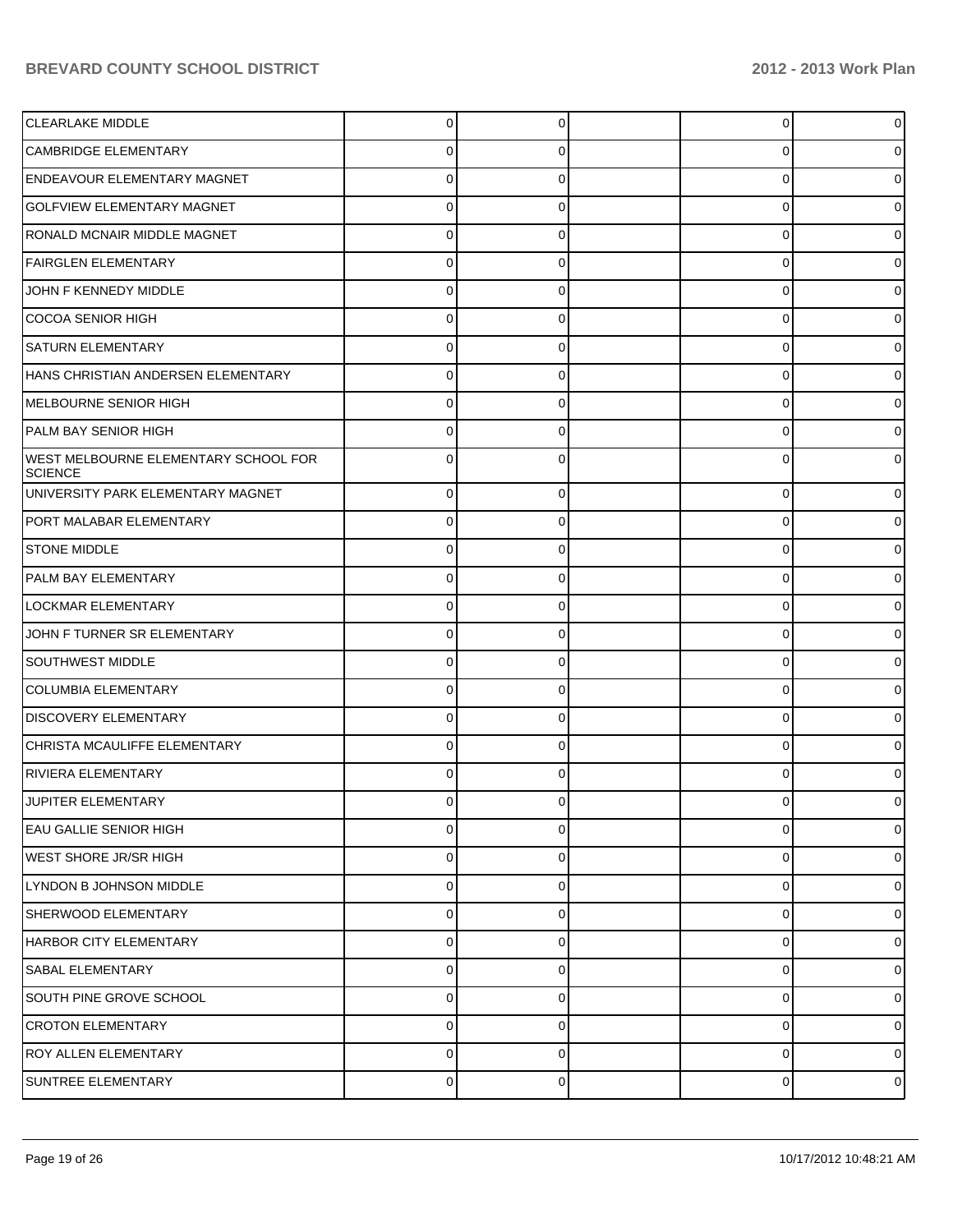| MERRITT ISLAND SENIOR HIGH                                     | 0              |          | 0           |                |
|----------------------------------------------------------------|----------------|----------|-------------|----------------|
| EDGEWOOD JR/SR HIGH                                            | 0              |          | 0           |                |
| MILA ELEMENTARY                                                | 0              |          | 0           |                |
| <b>TROPICAL ELEMENTARY</b>                                     | 0              |          | 0           |                |
| <b>AUDUBON ELEMENTARY</b>                                      |                |          | 0           |                |
| GARDENDALE ELEMENTARY MAGNET                                   | O              |          | 0           |                |
| THOMAS JEFFERSON MIDDLE                                        |                |          | 0           |                |
| LEWIS CARROLL ELEMENTARY                                       | 0              |          | 0           |                |
| COCOA BEACH JR/SR HIGH                                         |                |          | 0           |                |
| THEODORE ROOSEVELT ELEMENTARY                                  | 0              |          | 0           |                |
| FREEDOM 7 ELEMENTARY SCHOOL OF<br>INTERNATIONAL STUDIES        |                |          | 0           |                |
| <b>CAPE VIEW ELEMENTARY</b>                                    | $\Omega$       |          | $\mathbf 0$ |                |
| <b>SATELLITE SENIOR HIGH</b>                                   | 0              |          | 0           |                |
| <b>DELAURA MIDDLE</b>                                          | $\Omega$       |          | 0           |                |
| SPESSARD L HOLLAND ELEMENTARY                                  | 0              | 0        | 0           |                |
| <b>SEA PARK ELEMENTARY</b>                                     | $\Omega$       |          | 0           |                |
| <b>SURFSIDE ELEMENTARY</b>                                     | 0              | C        | 0           |                |
| <b>OCEAN BREEZE ELEMENTARY</b>                                 | 0              |          | 0           |                |
| INDIALANTIC ELEMENTARY                                         | $\Omega$       |          | 0           |                |
| HERBERT C HOOVER MIDDLE                                        | $\Omega$       |          | 0           |                |
| <b>GEMINI ELEMENTARY</b>                                       | 0              | 0        | 0           |                |
| DR W J CREEL ELEMENTARY                                        | 0              |          | 0           |                |
| ROBERT LOUIS STEVENSON ELEMENTARY<br><b>SCHOOL OF THE ARTS</b> |                |          | 0           |                |
| <b>ENTERPRISE ELEMENTARY</b>                                   | 0              | 0        | 0           |                |
| MEADOWLANE PRIMARY ELEMENTARY                                  | υ              |          | υ           |                |
| SPACE COAST JR/ SR HIGH                                        | 0              | $\Omega$ | 0           | 0              |
| LONGLEAF ELEMENTARY                                            | 0              | 0        | 0           | 0              |
| <b>BAYSIDE SENIOR HIGH</b>                                     | $\overline{0}$ | 0        | 0           | 0              |
| WESTSIDE ELEMENTARY                                            | 0              | 0        | 0           | 0              |
| <b>ICENTRAL MIDDLE</b>                                         | 0              | 0        | 0           | 0              |
| RALPH M WILLIAMS JR ELEMENTARY                                 | 0              | 0        | 0           | 0              |
| MANATEE ELEMENTARY                                             | 0              | 0        | $\mathbf 0$ | 0              |
| <b>QUEST ELEMENTARY</b>                                        | 0              | 0        | 0           | 0              |
| <b>VIERA HIGH SCHOOL</b>                                       | 0              | 0        | 0           | 0              |
| SUNRISE ELEMENTARY                                             | $\overline{0}$ | 0        | 0           | $\overline{0}$ |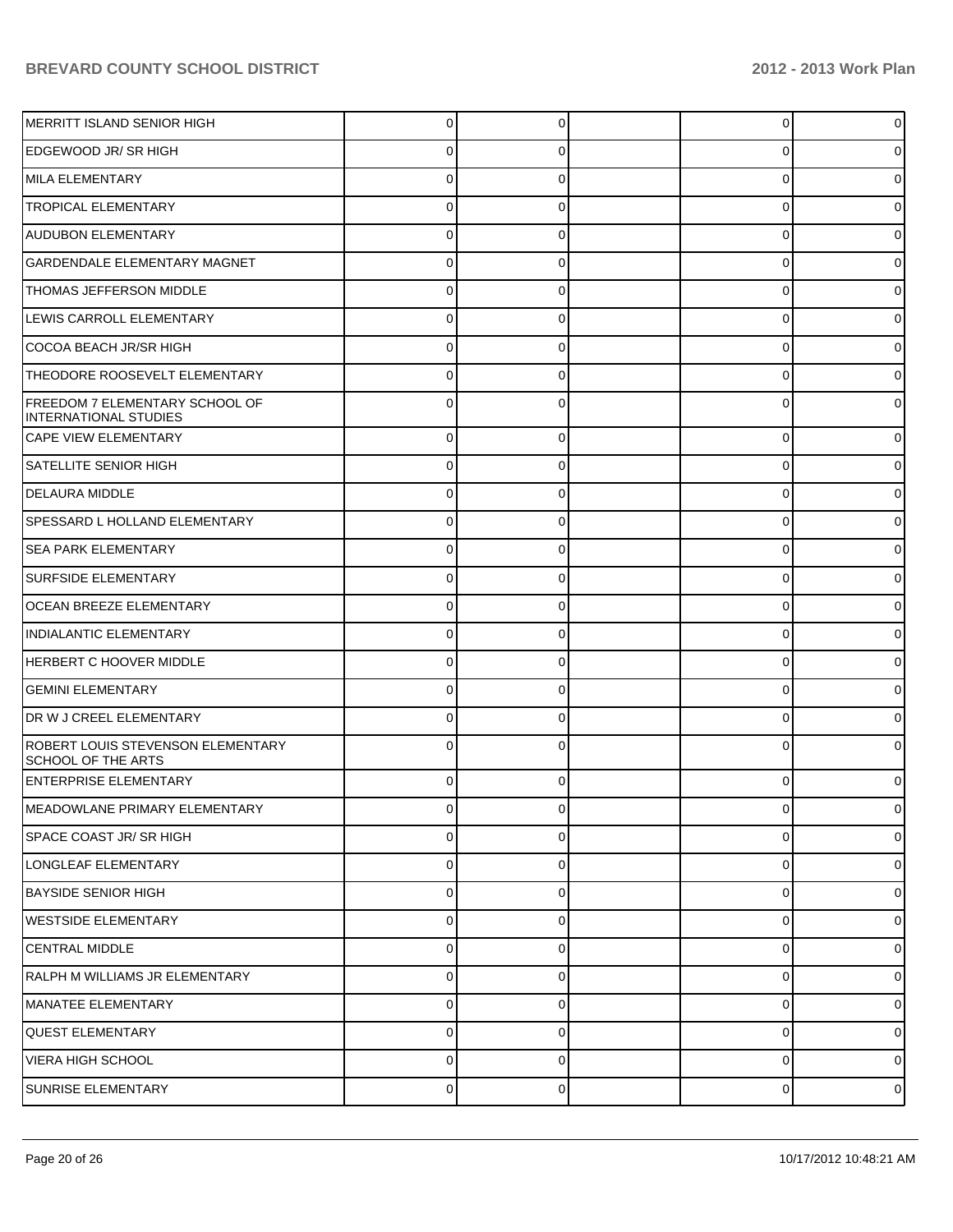| MEADOWLANE INTERMEDIATE ELEMENTARY |  |  |   |
|------------------------------------|--|--|---|
| HERITAGE HIGH                      |  |  |   |
|                                    |  |  | 0 |

#### **Failed Standard Relocatable Tracking**

Relocatable units currently reported by school, from FISH, and the number of relocatable units identified as 'Failed Standards'.

Nothing reported for this section.

# **Planning**

#### **Class Size Reduction Planning**

**Plans approved by the school board that reduce the need for permanent student stations such as acceptable school capacity levels, redistricting, busing, year-round schools, charter schools, magnet schools, public-private partnerships, multitrack scheduling, grade level organization, block scheduling, or other alternatives.**

Five high schools, six middle schools, one Jr/Sr high school and eight elementary schools were rezoned for the 2012-13 school year to alleviate overcrowding in the District.

There are five magnet schools, two year-round schools, two schools on block scheduling and seven charter schools in the District.

One under-utilized elementary school was closed and seven elementary schools rezoned to accommodate the distribution of these students

#### **School Closure Planning**

**Plans for the closure of any school, including plans for disposition of the facility or usage of facility space, and anticipated revenues.**

There are no plans to close any schools or dispose of any facilities or property at this time.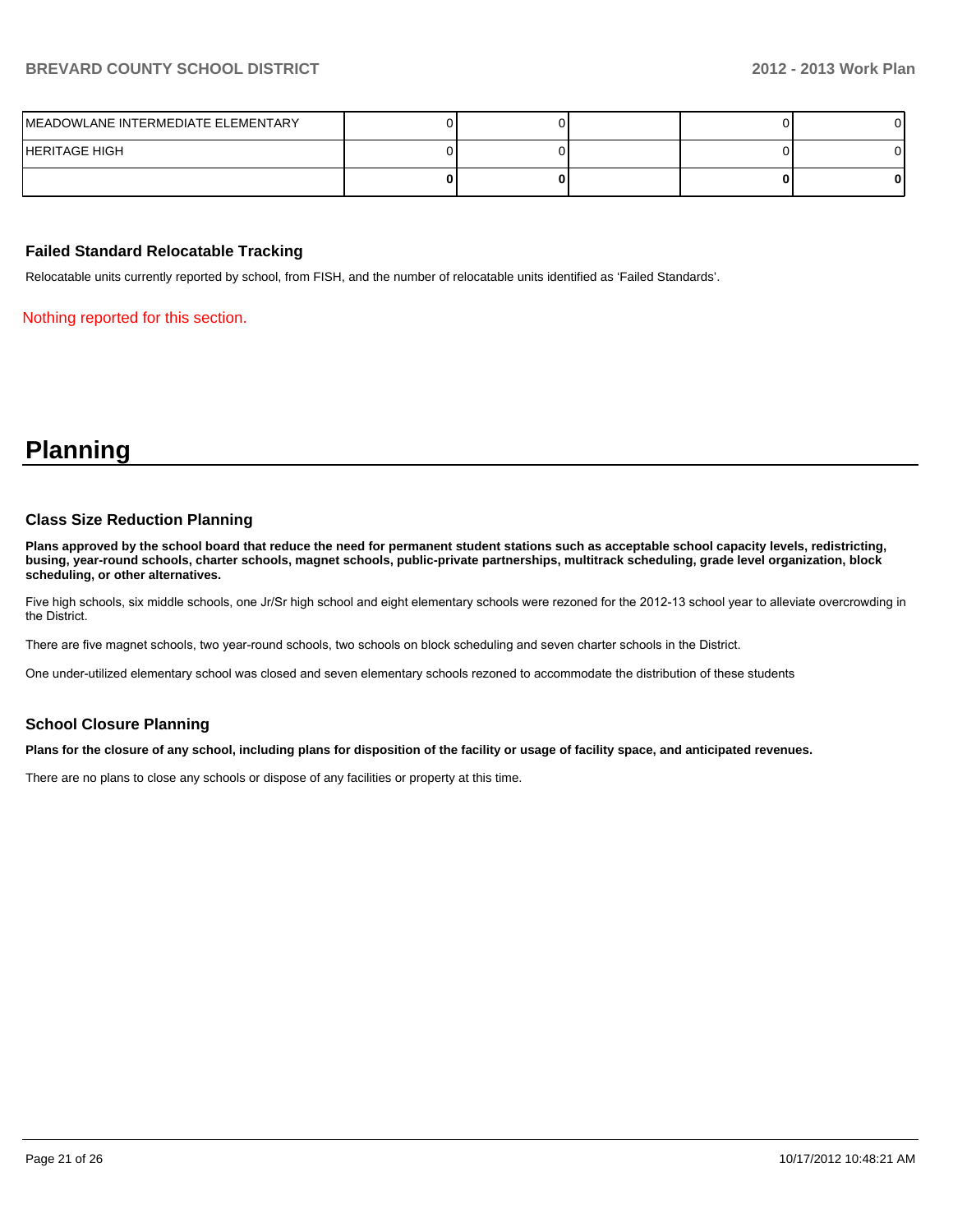# Five Year Survey - Ten Year Capacity **10/17/2012** BREVARD COUNTY SCHOOL DISTRICT

**Schedule of capital outlay projects projected to ensure the availability of satisfactory student stations for the projected student enrollment in K - 12 programs for the future 5 years beyond the 5-year district facilities work program.**

| Project                           | Location, Community, Quadrant or other general<br>location | <b>Projected Cost</b> |
|-----------------------------------|------------------------------------------------------------|-----------------------|
| Project description not specified | Location not specified                                     | \$0                   |
|                                   |                                                            | \$0                   |

Five Year Survey - Ten Year Infrastructure BREVARD COUNTY SCHOOL DISTRICT

# **10/17/2012**

**Proposed Location of Planned New, Remodeled, or New Additions to Facilities in 6 thru 10 out years (Section 28).**

Not Specified

**Plans for closure of any school, including plans for disposition of the facility or usage of facility space, and anticipated revenues in the 6 thru 10 out years (Section 29).**

Not Specified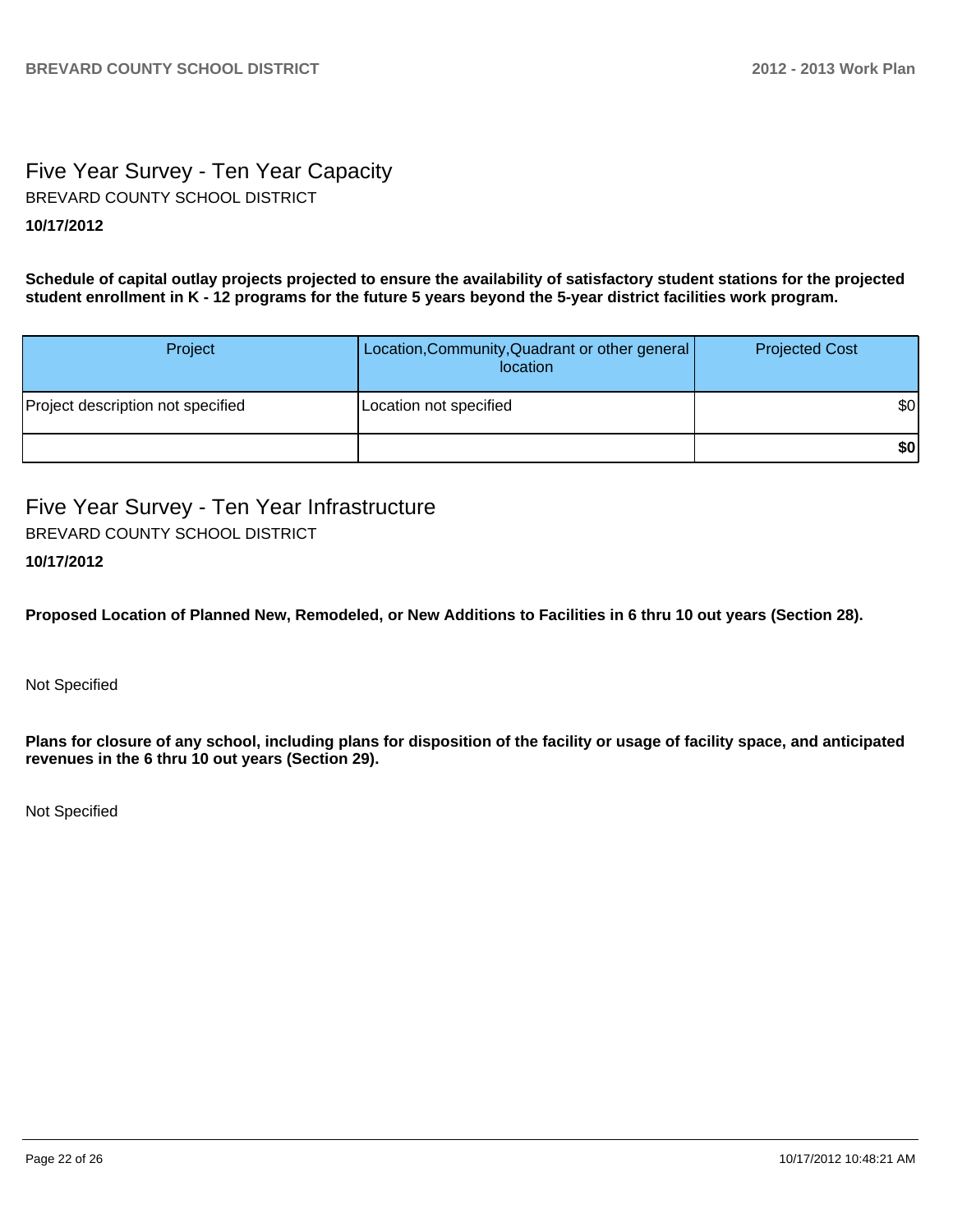# Five Year Survey - Ten Year Maintenance **10/17/2012** BREVARD COUNTY SCHOOL DISTRICT

**District projects and locations regarding the projected need for major renovation, repair, and maintenance projects within the district in years 6 - 10 beyond the projects plans detailed in the five years covered by the work plan.**

| Project                   | <b>Projected Cost</b> |
|---------------------------|-----------------------|
| Safety to Life            | \$1,000,000           |
| Maintenance/Repair        | \$25,000,000          |
| <b>ADA</b> Projects       | \$1,250,000           |
| Relocate Relocatables     | \$1,250,000           |
| Equipment                 | \$2,500,000           |
| Repair at Failure         | \$25,000,000          |
| <b>Facilities Renewal</b> | \$231,127,809         |
|                           | \$287,127,809         |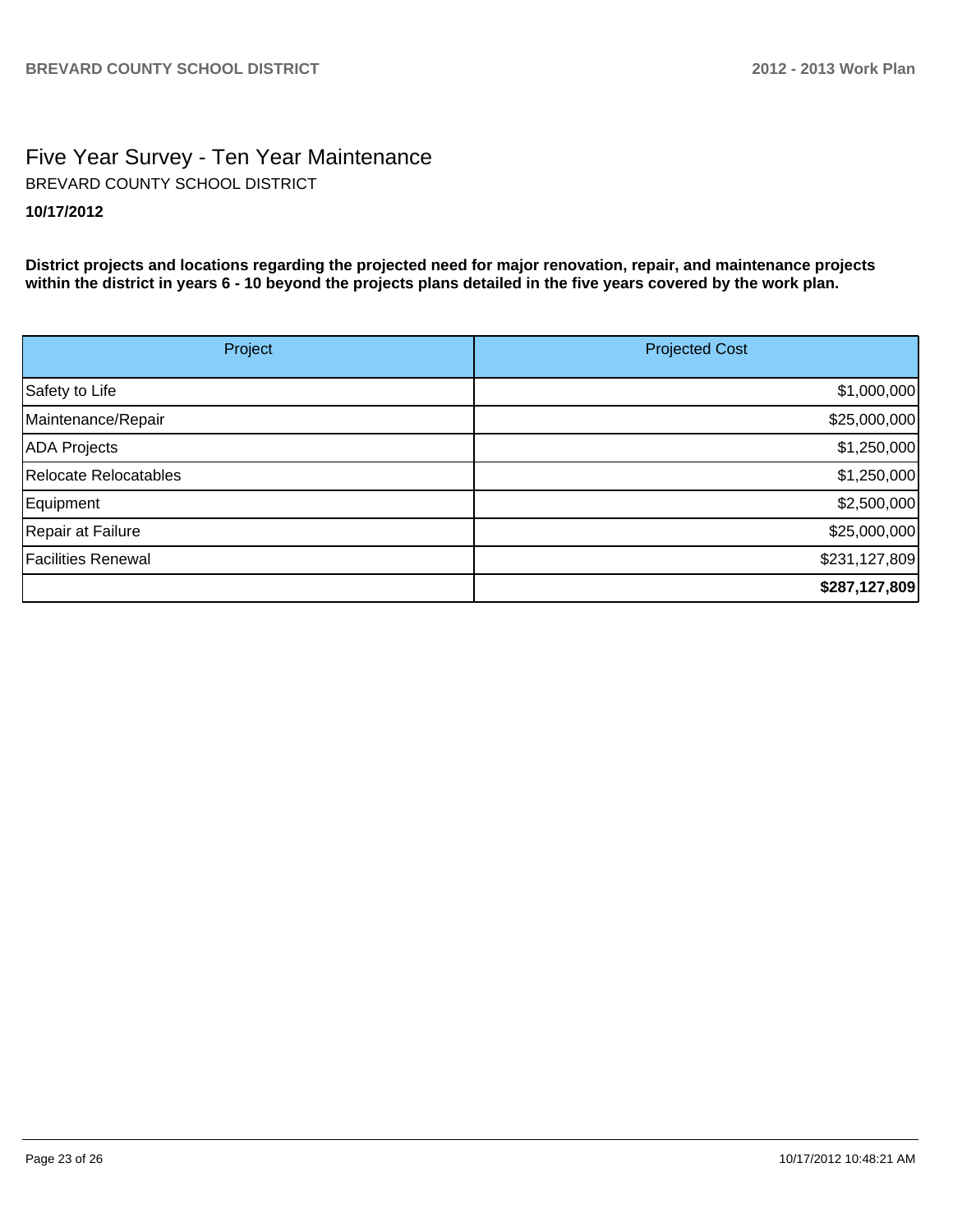# Five Year Survey - Ten Year Utilization **10/17/2012** BREVARD COUNTY SCHOOL DISTRICT

**Schedule of planned capital outlay projects identifying the standard grade groupings, capacities, and planned utilization rates of future educational facilities of the district for both permanent and relocatable facilities.**

| <b>Grade Level</b><br>Projections | <b>FISH Student</b><br><b>Stations</b> | <b>Actual FISH</b><br>Capacity | Actual<br><b>COFTE</b> | Actual<br><b>Utilization</b> | <b>Actual new</b><br>Student<br>Capacity to be<br>added/remove | Projected<br><b>COFTE</b> | Projected<br><b>Utilization</b> |
|-----------------------------------|----------------------------------------|--------------------------------|------------------------|------------------------------|----------------------------------------------------------------|---------------------------|---------------------------------|
| Elementary -<br>District Totals   | 45,035                                 | 45,035                         | 34,127.35              | 75.78 %                      | $-896$                                                         | 39,291                    | 89.02 %                         |
| IMiddle - District<br>Totals      | 19,547                                 | 17,586                         | 13,596.79              | 77.32 %                      | $-158$                                                         | 9,452                     | 54.23 %                         |
| High - District<br><b>Totals</b>  | 25,325                                 | 24,052                         | 16,542.84              | 68.78 %                      | $-4,235$                                                       | 21,073                    | 106.34 %                        |
| Other - ESE, etc                  | 2,642                                  | 0                              | 0.00                   | 0.00 %                       |                                                                |                           | 100.00 %                        |
|                                   | 92,549                                 | 86,673                         | 64,266.98              | 74.15 %                      | $-5,288$                                                       | 69,817                    | 85.79%                          |

**Combination schools are included with the middle schools for student stations, capacity, COFTE and utilization purposes because these facilities all have a 90% utilization factor. Use this space to explain or define the grade groupings for combination schools.**

No comments to report.

Five Year Survey - Twenty Year Capacity BREVARD COUNTY SCHOOL DISTRICT

**10/17/2012**

**Schedule of capital outlay projects projected to ensure the availability of satisfactory student stations for the projected student enrollment in K - 12 programs for the future 11 - 20 years beyond the 5-year district facilities work program.**

No items match the criteria.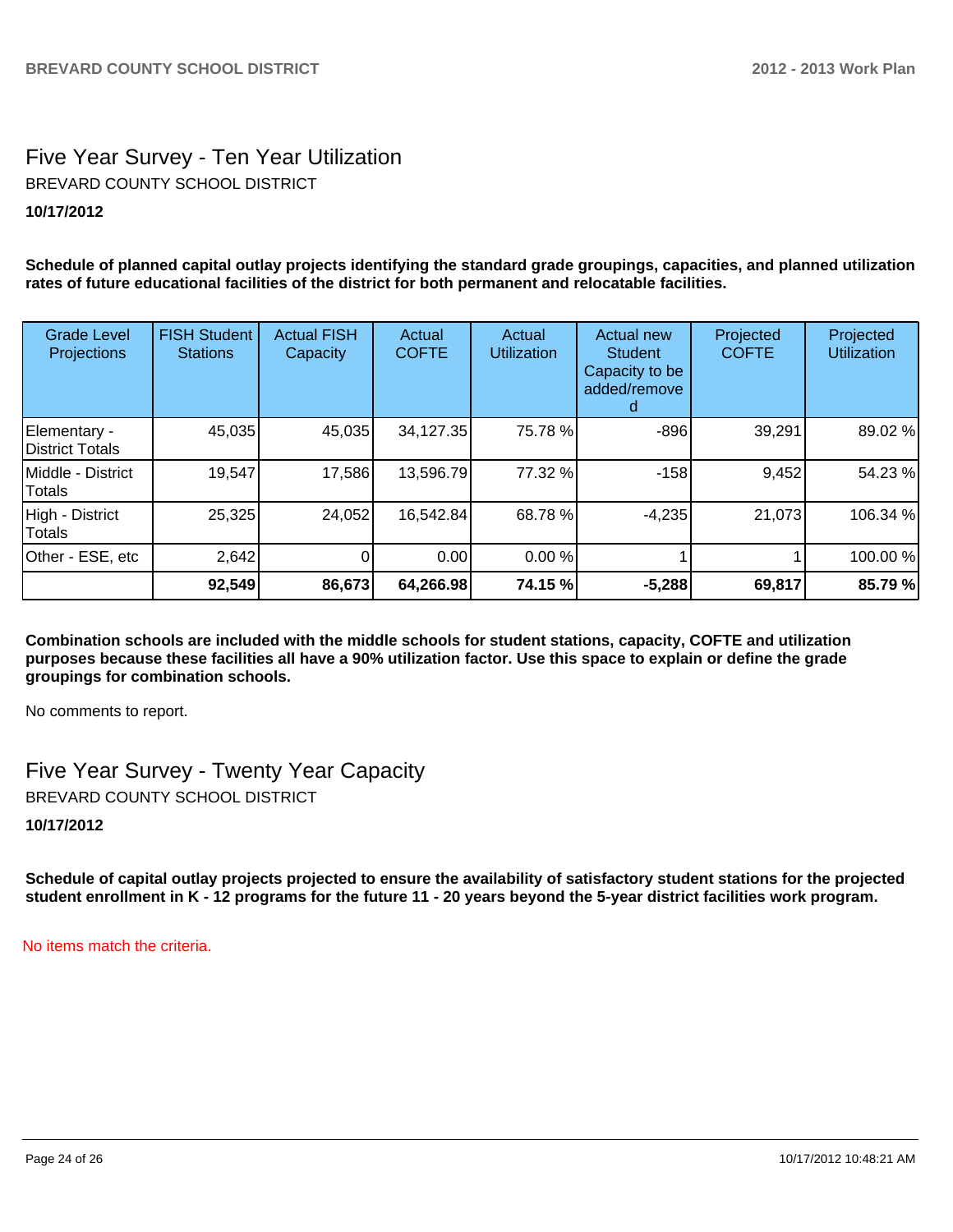# Five Year Survey - Twenty Year Infrastructure **10/17/2012** BREVARD COUNTY SCHOOL DISTRICT

**Proposed Location of Planned New, Remodeled, or New Additions to Facilities in the 11 through 20 out years (Section 28).**

Not Specified

**Plans for closure of any school, including plans for disposition of the facility or usage of facility space, and anticipated revenues in the 11 through 20 out years (Section 29).**

Not Specified

Five Year Survey - Twenty Year Maintenance BREVARD COUNTY SCHOOL DISTRICT

### **10/17/2012**

**District projects and locations regarding the projected need for major renovation, repair, and maintenance projects within the district in years 11 - 20 beyond the projects plans detailed in the five years covered by the work plan.**

| Project                   | <b>Projected Cost</b> |  |
|---------------------------|-----------------------|--|
| Safety To Life            | \$2,000,000           |  |
| Maintenance/Repair        | \$50,000,000          |  |
| <b>ADA Projects</b>       | \$2,500,000           |  |
| Relocate Relocatables     | \$2,500,000           |  |
| Equipment                 | \$5,000,000           |  |
| Repair at Failure         | \$50,000,000          |  |
| <b>Facilities Renewal</b> | \$279,672,000         |  |
|                           | \$391,672,000         |  |